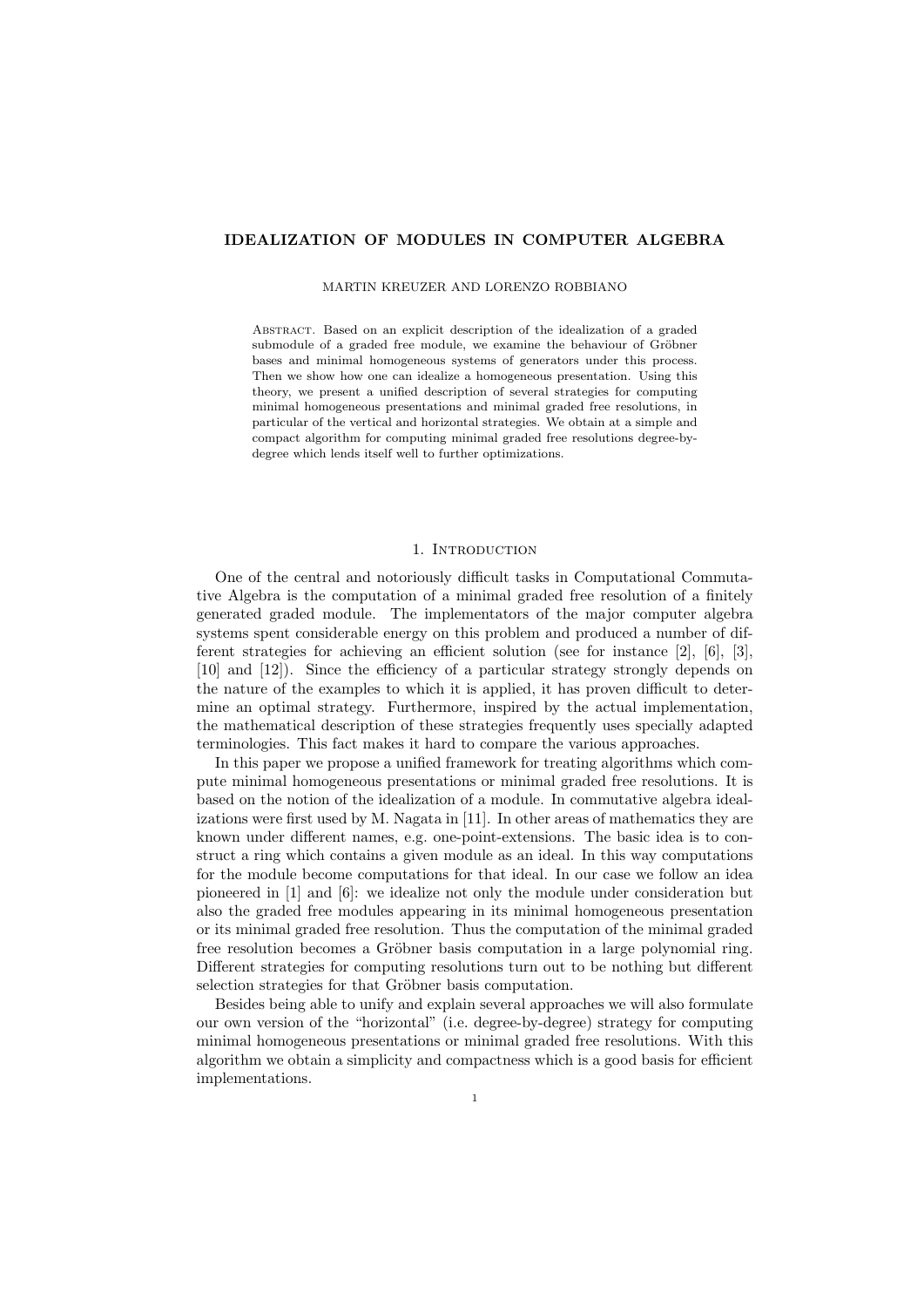Now we describe the contents of the paper in more detail. In the second section we recall the construction of the idealization of a module and apply it to the cases of graded free modules and their graded submodules. After finding an explicit description of the ideal representing the idealization of the module, we study the connections between Gröbner bases and minimal systems of generators of the module and its idealization ideal.

In Section 3 we proceeed to idealize the entire minimal homogeneous presentation of the module. The ideal representing this idealization is shown to contain both the minimal homogeneous system of generators of the module and (via an elimination process) the module of its syzygies. Then we use this description in Section 4 to compute minimal homogeneous presentations. We present two strategies for this purpose: the vertical and the horizontal strategy. The vertical strategy proceeds by first computing the minimal homogeneous system of generators of the module and then the minimal homogeneous system of generators of its syzygy module. The horizontal strategy computes both systems simultaneously and proceeds degree-bydegree.

Both the vertical and the horizontal strategy can be generalized to compute the minimal graded free resolution of the module. This is done in the last section where we obtain algorithms which lend themselves well to further study and optimization. To keep the paper uniform and accessible, we have adhered to the definitions and notation in our book [7] and in the foundational paper [9]. Explicit computations of examples for the algorithms introduced here are contained in [8].

## 2. Idealization of Graded Modules

Let us begin by defining the idealization of a module and collecting some basic properties of this process.

**Definition 2.1.** Let R be a ring and M an R-module. We equip the product set  $R \times M$  with two operations. The addition  $+: (R \times M) \times (R \times M) \longrightarrow R \times M$  is given by  $(r, m) + (r', m') = (r + r', m + m')$  and the multiplication  $\cdot : (R \times M) \times (R \times M) \longrightarrow$  $R \times M$  is given by  $(r, m) \cdot (r', m') = (rr', rm' + r'm)$  for  $r, r' \in R$  and  $m, m' \in M$ . In this way, the set  $R \times M$  becomes a commutative ring with identity element (1,0). We call this ring the **idealization** of M and denote it by  $R \ltimes M$ .

The ring  $R \times M$  is an R-algebra via the ring homomorphism  $R \longrightarrow R \times M$  given by  $r \mapsto (r, 0)$ . The canonical map  $i : M \longrightarrow R \ltimes M$  defined by  $i(m) = (0, m)$  is injective and R-linear. Its image is an ideal in  $R \times M$ . We shall denote this ideal by  $\iota(M)$  and identify the elements of M with their images under  $\iota$ .

**Remark 2.2.** Let  $R$  be a ring and  $M$  an  $R$ -module.

- a) The ideal  $\iota(M)$  satisfies  $\iota(M)^2 = 0$ .
- b) Given an R-submodule  $N \subseteq M$ , the inclusion  $R \times N \subseteq R \times M$  defines an injective ring homomorphism  $R \times N \longrightarrow R \times M$ . The image of N in  $R \times M$  is an ideal which is contained in the ideal  $\iota(M)$ .
- c) Let  $\Gamma$  be a monoid, let  $R$  be  $\Gamma$ -graded, and let  $M$  be a  $\Gamma$ -graded  $R$ -module. Then  $R \ltimes M$  is a Γ-graded ring via  $(R \ltimes M)_{\gamma} = R_{\gamma} \times M_{\gamma}$  for all  $\gamma \in \Gamma$ , and  $\iota(M)$ is a homogeneous ideal in this ring.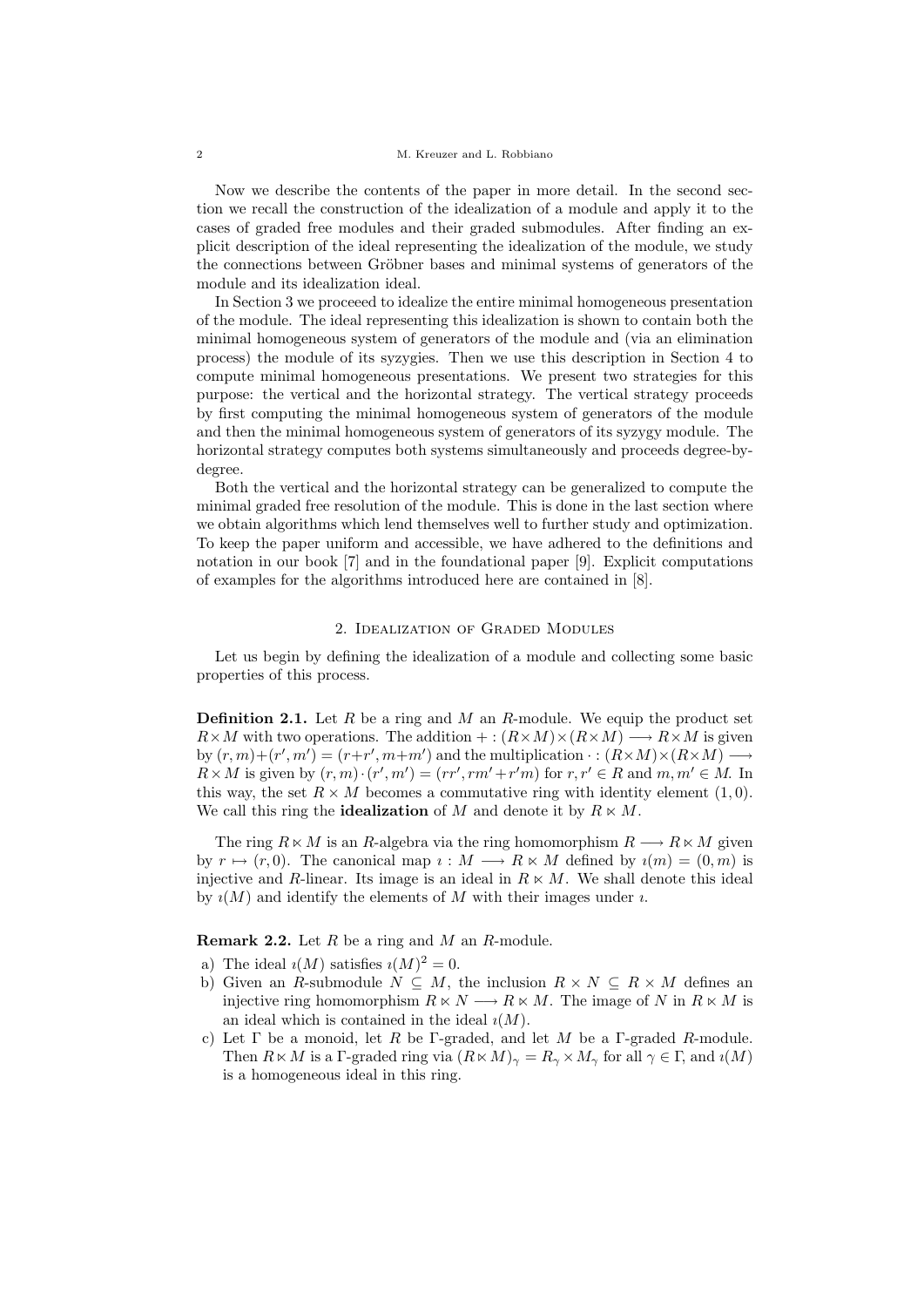In the sequel we want to study the idealization of a graded submodule of a graded free module. In the remainder of this paper we use the following setting. Let  $K$ be a field, and let the polynomial ring  $P = K[x_1, \ldots, x_n]$  be positively graded by a matrix  $W \in \text{Mat}_{m,n}(\mathbb{Z})$ . Thus P is equipped with a  $\mathbb{Z}^m$  grading such that  $1 \in P_0$ , the indeterminate  $x_i$  is homogeneous, and the degree of  $x_i$  (given by the i<sup>th</sup> column of  $W$ ) is lexicographically positive.

Furthermore, let  $d_{01}, \ldots, d_{0r} \in \mathbb{Z}^m$ , let  $F_0 = \bigoplus_{i=1}^r P(-d_{0i})$ , and let M be a graded submodule of  $F_0$ . The canonical basis vectors of  $F_0$  will be denoted by  $e_1, \ldots, e_r$ . By considering  $e_1, \ldots, e_r$  as indeterminates, we form the polynomial ring  $\overline{P} = K[x_1, \ldots, x_n, e_1, \ldots, e_r] = P[e_1, \ldots, e_r]$ . We equip  $\overline{P}$  with the grading given by  $\overline{W} = (W \mid d_{01} \cdots d_{0r}) \in \text{Mat}_{m,n+r}(\mathbb{Z})$ . A vector  $v = f_1 e_1 + \cdots + f_r e_r \in F_0$ will be identified with the corresponding polynomial in  $\overline{P}$ .

Moreover, we let  $\mathfrak e$  be the ideal generated by  $E = \{e_i e_j \mid 1 \le i \le j \le r\}$  in  $\overline{P}$ , and let  $\mathcal E$  be the tuple

$$
\mathcal{E} = (e_1e_1, e_1e_2, \dots, e_1e_r, e_2e_2, e_2e_3, \dots, e_2e_r, \dots, e_re_r) \in \overline{P}^{r(r+1)/2}
$$

In this situation we can represent the idealization of M as follows.

# Proposition 2.3. (Idealization of a Graded Submodule)

Let  $V = (v_1, \ldots, v_s)$  be a tuple of homogeneous vectors which generate M.

- a) The map  $\varphi : P \ltimes F_0 \longrightarrow \overline{P}/\mathfrak{e}$  which sends  $(f,(g_1,\ldots,g_r))$  to the residue class of  $f + g_1e_1 + \cdots + g_re_r$  is an isomorphism of graded rings.
- b) Under the composition  $M \xrightarrow{i} P \ltimes M \longrightarrow P \ltimes F_0 \xrightarrow{\varphi} \overline{P}/\mathfrak{e}$ , the module M is *identified with the residue class ideal of*  $I_M = (v_1, \ldots, v_s) + \mathfrak{e} \subseteq \overline{P}$ .

*Proof.* First we prove a). Since  $\varphi$  is obviously R-linear, we check that  $\varphi$  is compatible with multiplication. Let  $(f, (g_1, \ldots, g_r))$  and  $(f', (g'_1, \ldots, g'_r))$  be two elements of  $R \ltimes M$ . Computing modulo  $\mathfrak{e}$ , we get

$$
\varphi((f, (g_1, \ldots, g_r)) \cdot (f', (g'_1, \ldots, g'_r))) = \varphi((ff', (fg'_1 + f'g_1, \ldots, fg'_r + f'g_r)))
$$
  
= 
$$
ff' + (fg'_1 + f'g_1)e_1 + \cdots + (fg'_r + f'g_r)e_r
$$
  
= 
$$
(f + g_1e_1 + \cdots + g_re_r) \cdot (f' + g'_1e_1 + \cdots + g'_re_r)
$$
  
= 
$$
\varphi((f, (g_1, \ldots, g_r))) \cdot \varphi((f', (g'_1, \ldots, g'_r)))
$$

Since  $\varphi$  is clearly both injective and surjective, it remains to show that  $\varphi$  is homogeneous. The monomial ideal  $\epsilon$  is homogeneous. Given a homogeneous element  $(f,(g_1,\ldots,g_r))$  of  $R\ltimes M$ , the residue class of  $f+g_1e_1+\cdots+g_re_r$  is homogeneous of the same degree. Therefore  $\varphi$  is a homomorphism of graded rings.

To prove b), we combine the descriptions of the maps in Definition 2.1.b, Remark 2.2.b, and part a). For  $i = 1, \ldots, s$ , we see that  $v_i$  is mapped to the residue class  $v_i + \epsilon$  by the composition. Hence the claim follows.

**Definition 2.4.** In the above setting, the ideal  $I_M = (v_1, \ldots, v_s) + \mathfrak{e}$  of  $\overline{P}$  is called the **idealization ideal**, or simply the **ideal** of  $M$ .

Gröbner bases of graded submodules and Gröbner bases of their ideals are related as follows. A module term ordering  $\sigma$  on  $\mathbb{T}^n \langle e_1, \ldots, e_r \rangle$  is called **compatible** with a term ordering  $\tau$  on  $\mathbb{T}^n$  if  $t \geq_{\tau} t'$  implies  $te_i \geq_{\sigma} t'e_i$  for all  $t, t' \in \mathbb{T}^n$  and  $i \in$  $\{1,\ldots,r\}$ . We shall say that a term ordering  $\overline{\sigma}$  on  $\mathbb{T}(x_1,\ldots,x_n,e_1,\ldots,e_r)$  extends both  $\sigma$  and  $\tau$  if the restriction of  $\overline{\sigma}$  to  $\mathbb{T}^n$  is  $\tau$  and its restriction to  $\mathbb{T}^n \langle e_1, \ldots, e_r \rangle$ is  $\sigma$ .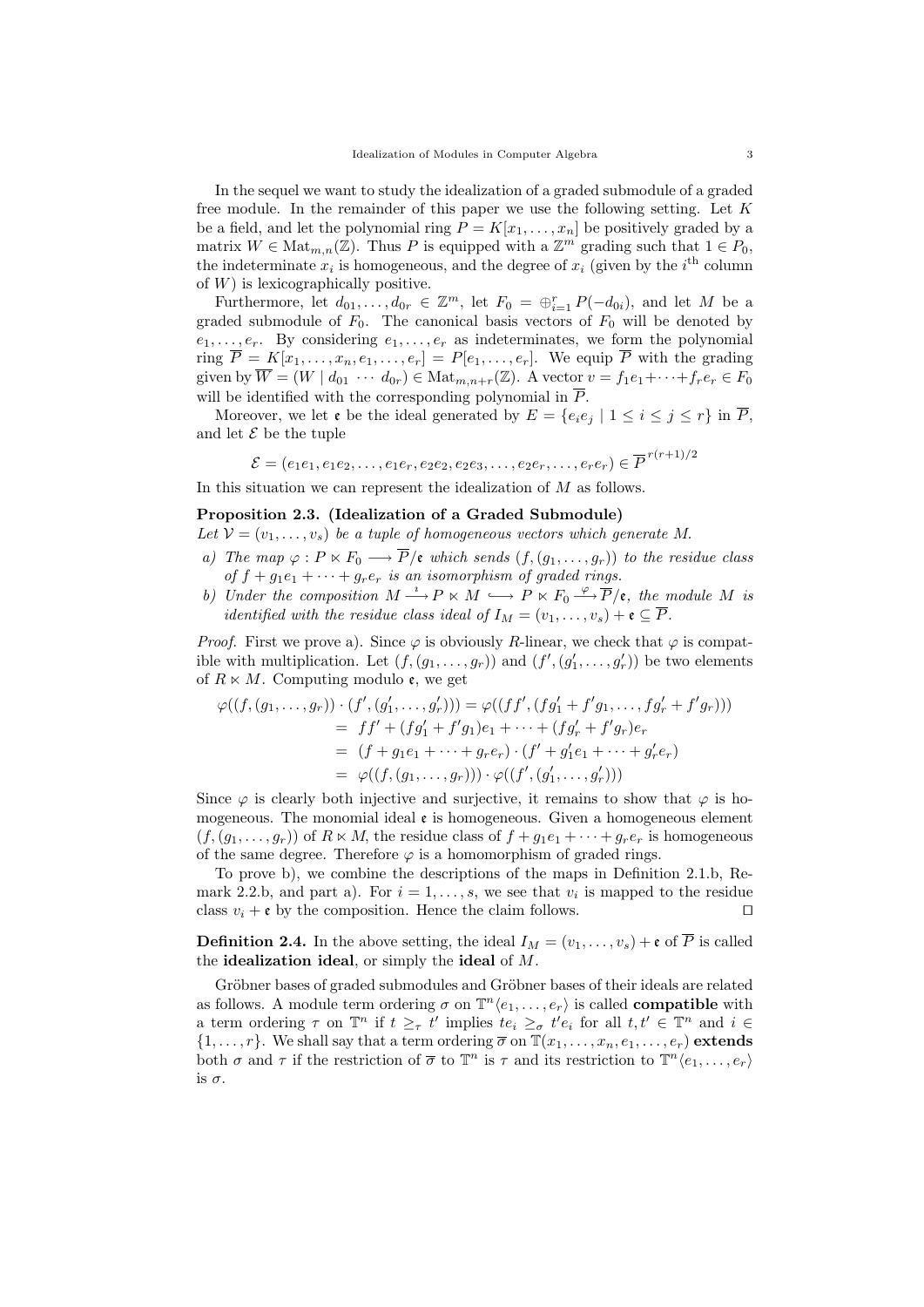### Proposition 2.5. (Gröbner Bases and Idealization)

Let  $I_M \subseteq \overline{P}$  be the ideal of M. Furthermore, let  $\tau$  be a term ordering on  $\mathbb{T}^n$ , let  $\sigma$ be a module term ordering on  $\mathbb{T}^n \langle e_1, \ldots, e_r \rangle$  which is compatible with  $\tau$ , and let  $\overline{\sigma}$ be a term ordering on  $\mathbb{T}(x_1, \ldots, x_n, e_1, \ldots, e_r)$  which extends both  $\sigma$  and  $\tau$ .

- a) Let G be a  $\sigma$ -Gröbner basis of M. Then  $G \cup E$  is a  $\overline{\sigma}$ -Gröbner basis of  $I_M$ .
- b) Let G be the reduced  $\sigma$ -Gröbner basis of M. Then the reduced  $\overline{\sigma}$ -Gröbner basis of  $I_M$  is  $G \cup \{e_ie_j \in E \mid e_i, e_j \notin \mathop{\mathrm{LT}}\nolimits_{\sigma}(M)\}.$

*Proof.* To prove a), we let  $G = \{g_1, \ldots, g_{s'}\}$  and  $f \in I_M$ . By subtracting suitable multiples of polynomials  $e_i e_j$ , we see that we may reduce f to the form  $h = h_0 +$  $h_1e_1 + \cdots + h_re_r$  with  $h_0, \ldots, h_r \in P$ . Since  $I_M$  is contained in  $(e_1, \ldots, e_r)$ , we have  $h_0 = 0$ . The polynomial  $h = h_1e_1 + \cdots + h_re_r \in I$  is linear in  $e_1, \ldots, e_r$ . The only generators of  $I_M$  which are linear in  $e_1, \ldots, e_r$  are  $v_1, \ldots, v_s$ . Hence h is a P-linear combination of those generators. Thus we have  $(h_1, \ldots, h_r) \in \langle v_1, \ldots, v_s \rangle$ and  $LT_{\sigma}((h_1, ..., h_r)) = t \ LT_{\sigma}(g_i)$  for some  $t \in \mathbb{T}^n$  and  $i \in \{1, ..., s'\}$ . Since the term ordering  $\bar{\sigma}$  extends  $\sigma$ , we get  $LT_{\bar{\sigma}}(h) = t LT_{\bar{\sigma}}(g_i)$ . Therefore we can reduce h by  $G$ . After several such reduction steps we eventually get zero, because  $G$  is a σ-Gröbner basis of M. Altogether, the polynomial f reduces to zero using  $G \cup E$ .

To show claim b), we let  $\overline{G}$  be the reduced  $\overline{\sigma}$ -Gröbner basis of  $I_M$ . Since we have  $e_i e_j \in I_M$ , we know  $e_i e_j \in \mathop{\rm LT}\nolimits_{\overline{\sigma}}(I_M)$  for all  $1 \le i \le j \le r$ . Now it follows from the additional condition  $e_i, e_j \notin \mathop{\rm LT}\nolimits_\sigma(M)$  that  $e_i e_j$  is a minimal generator of  $\mathop{\rm LT}\nolimits_{\overline{\sigma}}(I_M)$ , and therefore  $e_i e_j$  is contained in  $\overline{G}$ . Thus  $\overline{G}$  has the form  $\overline{G} = G \cup \{e_i e_i \in E \mid$  $e_i, e_j \notin \mathrm{LT}_{\sigma}(I)$  for some set of polynomials  $G \subseteq P$ . The fact that the polynomials in G are irreducible with respect to E implies that they have degree  $\leq 1$  in the indeterminates  $e_1, \ldots, e_r$ . Since we have  $I_M \subseteq (e_1, \ldots, e_r)$ , this shows that the polynomials in G are linear forms in  $e_1, \ldots, e_r$ . Since the Buchberger Algorithm preserves homogeneity, they are homogeneous with respect to the grading given by  $\overline{W}$ . Hence they are actually images of homogeneous vectors in M. Their leading terms generate all elements in  $LT_{\sigma}(I_M)$  of degree one in  $e_1, \ldots, e_r$ . Thus the leading terms of the corresponding elements of M generate  $LT_{\sigma}(M)$ . Finally, since the elements of  $G$  are fully reduced against each other, the corresponding elements of M are fully reduced, too. Hence G is the image of the reduced  $\sigma$ -Gröbner basis of  $M$  in  $P$ .

In particular, notice that the reduced  $\overline{\sigma}$ -Gröbner basis of  $I_M$  is  $G \cup E$  if we have  $M \subseteq (x_1, \ldots, x_n) F_0$  and G is the reduced  $\sigma$ -Gröbner basis of M. Let us give some typical examples of simultaneous extensions  $\bar{\sigma}$  of  $\sigma$  and  $\tau$  as required by this proposition (for a classification, see [5]).

**Remark 2.6.** Let  $\tau = \text{Ord}(V)$  be a term ordering on  $\mathbb{T}^n$  given by a non-singular matrix  $V \in Mat_n(\mathbb{Z})$ .

- a) Let  $\sigma$  be the module term ordering  $\tau$  Pos on  $\mathbb{T}^n \langle e_1, \ldots, e_r \rangle$  (see [7], 1.4.16). Then  $\overline{\sigma} = \text{Ord}({\binom{V0}{0}}{\tau_r})$  is a term ordering on  $\mathbb{T}^n(x_1,\ldots,x_n,e_1,\ldots,e_r)$  which extends both  $\tau$  and  $\sigma$ .
- b) Let  $\sigma$  be the module term ordering Pos- $\tau$  on  $\mathbb{T}^n \langle e_1, \ldots, e_r \rangle$ . Then  $\overline{\sigma}$  = Ord  $\binom{0 \, \mathcal{I}_r}{V \, 0}$  is a term ordering on  $\mathbb{T}^n(x_1, \ldots, x_n, e_1, \ldots, e_r)$  which extends both  $\tau$ and  $\sigma$ .
- c) Suppose that  $\tau$  is a degree compatible term ordering of the form  $\tau = \text{Ord}\begin{pmatrix} W \\ W' \end{pmatrix}$ with  $W' \in \text{Mat}_{n-m,n}(\mathbb{Z})$  and that  $d_{0i} >_{\text{Lex}} 0$  for  $i = 1, \ldots, r$ . Then the module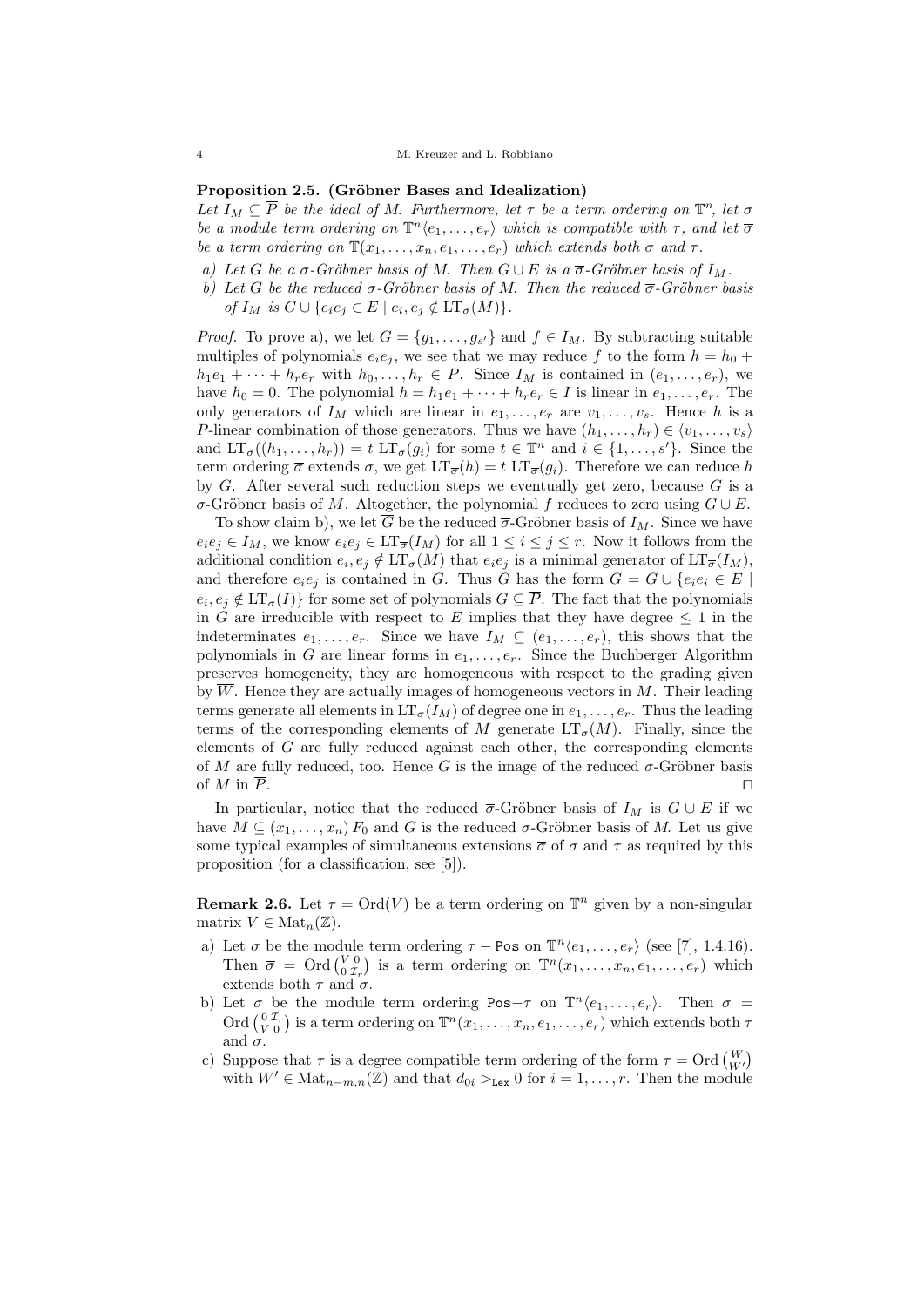term ordering  $\sigma = \text{Deg}-\tau-\text{Pos}$  is compatible with  $\tau$ , and the term ordering  $\left(W \quad d_{01} \cdots d_{0r}\right)$ 

$$
\overline{\sigma} = \begin{pmatrix} W' & 0 & \cdots & 0 \\ 0 & \mathcal{I}_r & \end{pmatrix}
$$
 on  $\mathbb{T}(x_1, \ldots, x_n, e_1, \ldots, e_r)$  extends both  $\tau$  and  $\sigma$ .

**Example 2.7.** Let  $P = K[x, y, z]$  be standard graded, and let  $\tau$  be the term ordering DegRevLex on  $\mathbb{T}^3$ . Then  $\sigma =$  PosDegRevLex is a module term ordering on  $\mathbb{T}^3\langle e_1, e_2, e_3 \rangle$  which is compatible with  $\tau$ . Moreover, the term ordering  $\overline{\sigma} =$ Ord  $\begin{pmatrix} 0 & \mathcal{I}_3 \\ V & 0 \end{pmatrix}$  with  $V = \begin{pmatrix} 1 & 1 & 1 \\ 0 & -1 & 0 \\ 0 & -1 & 0 \end{pmatrix}$  extends both  $\sigma$  and  $\tau$ .

Now let M be the graded submodule of  $P(-1)^3$  generated by the set of vectors  $\{(x, y, 0), (0, 1, 0), (0, z^2, xy)\}.$  Then the reduced  $\sigma$ -Gröbner basis of M is  ${e_2, xe_1, xye_3}$ . By applying the proposition, we see that the reduced  $\overline{\sigma}$ -Gröbner basis of the ideal  $I_M$  is  $\{e_2, xe_1, xye_3, e_1^2, e_1e_3, e_3^2\}.$ 

After clarifying the behaviour of Gröbner bases with respect to idealization, we turn to minimal homogeneous systems of generators.

### Proposition 2.8. (Minimal Generators and Idealization)

Let M be a graded submodule of a graded free P-module  $F_0 = \bigoplus_{i=1}^r P(-d_{0i})$  such that  $M \subseteq (x_1, \ldots, x_n) F_0$  and where  $d_{0i} >_{\text{Lex}} 0$  for  $i = 1, \ldots, r$  Furthermore, let  $V = (v_1, \ldots, v_s)$  be a tuple of non-zero homogeneous vectors which generate M.

a) Assume that  $V$  is a minimal homogeneous system of generators of M. Then the set  $\{v_1, \ldots, v_s\} \cup E$  is a minimal homogeneous system of generators of  $I_M$ .

Let  $\tau$  be a term ordering on  $\mathbb{T}^n$ , let  $\sigma$  be a module term ordering on  $\mathbb{T}^n \langle e_1, \ldots, e_r \rangle$ which is compatible with  $\tau$ , and let  $\overline{\sigma}$  be a term ordering on  $\mathbb{T}(x_1, \ldots, x_n, e_1, \ldots, e_r)$ which extends both  $\sigma$  and  $\tau$ .

- b) If we apply Buchberger's Algorithm with Minimalization (see  $[8]$ , 4.6.3 or  $[9]$ , Cor. 13) to the tuple  $(V | \mathcal{E})$ , it computes a minimal system of generators of the ideal  $I_M \subseteq \overline{P}$  of the form  $(\mathcal{V}_{\text{min}} | \mathcal{E})$ , where  $\mathcal{V}_{\text{min}}$  is a minimal homogeneous system of generators of M.
- c) If we apply the variant of Buchberger's Algorithm with Minimalization (see [8], 4.6.5 or [9], Rem. 14.b) to the tuple  $(V | \mathcal{E})$ , it computes a homogeneous  $\overline{\sigma}$ -Gröbner basis of  $I_M$  of the form  $(\mathcal{G} \mid \mathcal{E})$  and a minimal system of generators of the form  $(\mathcal{G}_{\text{min}} | \mathcal{E})$ , where  $\mathcal G$  is a  $\sigma$ -Gröbner basis of M and  $\mathcal{G}_{\text{min}}$  is a minimal homogeneous system of generators of M which is contained in G.

*Proof.* First we show a). By definition, the set  $\{v_1, \ldots, v_s\} \cup E$  generates  $I_M$ . Consider the grading on  $\overline{P}$  defined by  $\deg(x_i) = 0$  and  $\deg(e_i) = 1$  for  $i = 1, \ldots, n$ and  $j = 1, \ldots, r$ . Then  $I_M$  is a homogeneous ideal with respect to this grading. Its homogeneous component of degree one is  $P v_1 + \cdots + P v_s$ , so that it follows from the minimality of V that we cannot drop any of these generators in  $(\mathcal{V} | \mathcal{E})$ . Next we consider the image of  $I_M$  under the substitution  $x_i \mapsto 0$  for  $i = 1, \ldots, n$ . Since  $M \subseteq (x_1, \ldots, x_n) F_0$ , we have  $v_i \mapsto 0$  for  $i = 1, \ldots, s$ . The images of the elements  $e_i e_j$  are minimal generators. Therefore the elements  $e_i e_j$  are minimal generators of  $I_M$ .

Now we prove b). The hypothesis  $d_{0i} >_{\text{Lex}} 0$  implies that  $\overline{P}$  is positively graded. Hence we can apply Buchberger's Algorithm with Minimalization. Since  $(V | \mathcal{E})$ generates  $I_M$ , the algorithm computes a minimal system of generators of  $I_M$  which is contained in  $(\mathcal{V} \mid \mathcal{E})$ . By considering the grading  $\deg(x_i) = 0$ ,  $\deg(e_i) = 1$  again.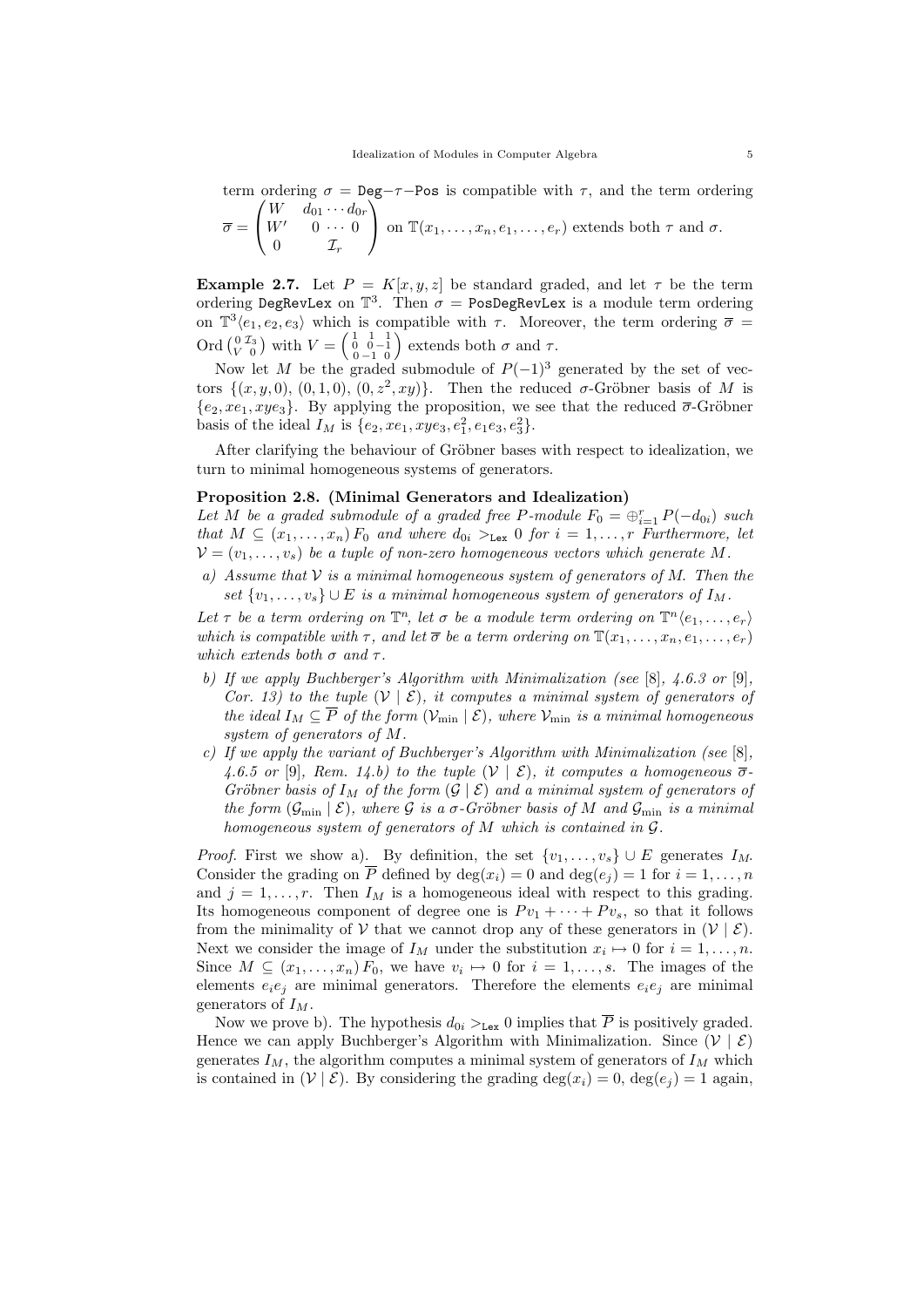we see that the vectors in  $V$  chosen by the algorithm correspond to a minimal system of generators of M. Moreover, the algorithm has to choose all polynomials  $e_i e_j$  because they are all minimal generators of  $I_M$ .

To show c), we claim that the  $\bar{\sigma}$ -Gröbner basis of  $I_M$  computed by the algorithm has the form  $(\mathcal{G} \mid \mathcal{E})$ . Clearly, a critical pair  $(i, j)$  such that  $LT_{\overline{\sigma}}(v_i) = c_i t_i e_{\gamma_i}$ and  $LT_{\overline{\sigma}}(v_j) = c_j t_j e_{\gamma_j}$  satisfy  $\gamma_i = \gamma_j$  corresponds to a critical pair of the vectors  $v_1, \ldots, v_s$  in M. However, if we have  $\gamma_i \neq \gamma_j$ , then the corresponding S-vector has degree two in the indeterminates  $e_1, \ldots, e_r$ . It reduces to zero, because the terms in its support are of the form  $te_k e_\ell$  where  $e_k e_\ell$  has a smaller degree and has been appended to the Gröbner basis already. Moreover, every time the algorithm encounters a term  $e_k e_\ell$ , that term is irreducible with respect to the part of the Gröbner basis computed so far and is appended to the Gröbner basis and to the minimal system of generators. Altogether, we see that the algorithm computes a Gröbner basis of the form  $(\mathcal{G} \mid \mathcal{E})$ . As above, it follows that the minimal set of generators it finds is of the form  $(\mathcal{G}_{\text{min}} | \mathcal{E})$ .

Let us briefly discuss the hypotheses of this proposition.

Remark 2.9. Suppose we are in the setting of the proposition.

- a) The assumption  $M \subseteq (x_1, \ldots, x_n) F_0$  is essential for the proposition to be true. Otherwise, S-vectors of the form  $e_{\gamma_i}v_j - e_{\gamma_j}v_i$  could be appended to the Gröbner basis, because they contain terms of the form  $ce_k e_\ell$  with  $c \in K$  which have not yet been treated, i.e. which are not yet in the Gröbner basis.
- b) The assumption  $d_{0i} >_{\text{Lex}} 0$  for  $i = 1, ..., r$  is used to conclude that the grading on  $\overline{P}$  given by  $\overline{W}$  is positive, but it is not essential for the correctness of the algorithm (see also the discussion below).

### 3. Idealization of Homogeneous Presentations

In this section we want to idealize not only a graded submodule, but a whole homogeneous presentation. We continue to assume that  $M$  is a graded submodule of a graded free P-module  $F_0 = \bigoplus_{i=1}^r P(-d_{0i}),$  where  $d_{01}, \ldots, d_{0r} \in \mathbb{Z}^m$ , and that  $V = (v_1, \ldots, v_s)$  is a tuple of non-zero homogeneous elements which generate M. Moreover, it will be convenient to assume that  $\mathcal V$  is **deg-ordered**, i.e. that we have  $\deg_W(v_1) \leq_{\text{Lex}} \cdots \leq_{\text{Lex}} \deg_W(v_s).$ 

Then we form the graded free P-module  $F_1 = \bigoplus_{j=1}^s P(-d_{1j})$  where  $d_{1j}$  $\deg_W(v_j)$  for  $j = 1, \ldots, s$ . We let  $\{\varepsilon_1, \ldots, \varepsilon_s\}$  be the canonical basis of  $F_1$  and consider a homogeneous presentation

$$
F_2 \stackrel{\psi}{\longrightarrow} F_1 \stackrel{\varphi}{\longrightarrow} M \longrightarrow 0
$$

of M where  $\varphi(\varepsilon_j) = v_j$  for  $j = 1, \ldots, s$  and where  $F_2$  is a another graded free P-module.

**Remark 3.1.** For every  $d \in \mathbb{Z}^m$ , a homogeneous presentation of the shifted module  $M(d)$  is given by

$$
F_2(d) \stackrel{\tilde{\psi}}{\longrightarrow} F_1(d) \stackrel{\tilde{\varphi}}{\longrightarrow} M(d) \longrightarrow 0
$$

where  $F_1(d)$  and  $F_2(d)$  are graded free P-modules, and where the homogeneous P-linear maps  $\tilde{\varphi}$  and  $\tilde{\psi}$  are given by the same homogeneous matrices as  $\varphi$  and  $\psi$ , respectively. Therefore the computation of a minimal homogeneous presentation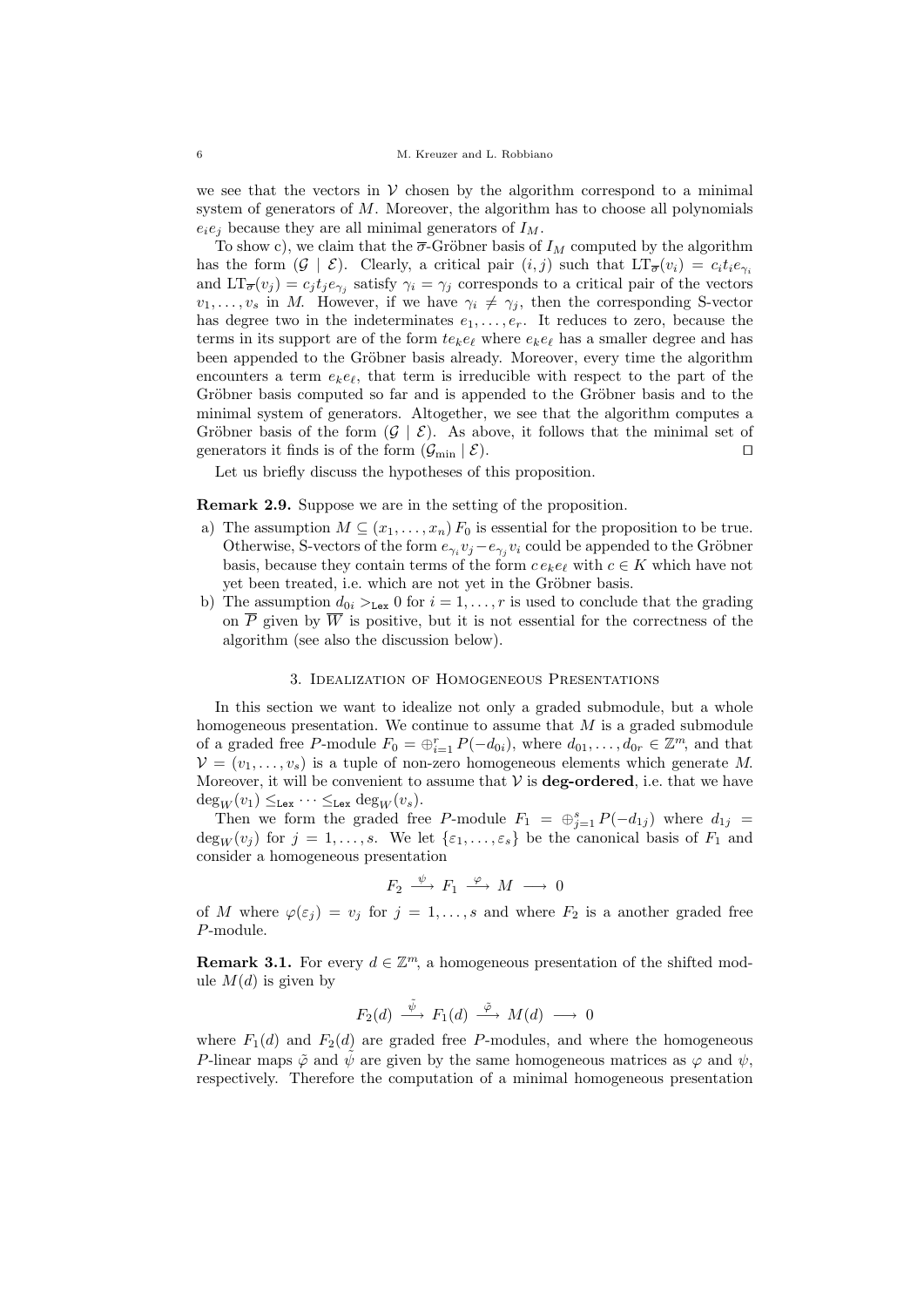of M is equivalent to the computation of a minimal homogeneous presentation of  $M(d)$ .

In view of this remark, we shall from now on assume that  $d_{0i} >_{\text{Lex}} 0$  for  $i =$  $1, \ldots, r$ . Notice that this implies  $d_{1j} >_{\text{Lex}} 0$  for  $j = 1, \ldots, s$ . This assumption will prove useful in our theoretical discussion below. In an actual implementation it is not really necessary, because shifting the entire computation by a fixed degree does not change its correctness.

In order to idealize the above presentation of  $M$ , we introduce the polynomial ring  $\tilde{P} = P[e_1, \ldots, e_r, \varepsilon_1, \ldots, \varepsilon_s] = K[x_1, \ldots, x_n, e_1, \ldots, e_r, \varepsilon_1, \ldots, \varepsilon_s]$  and equip it with the grading given by  $\widetilde{W} = (W \mid d_{01} \cdots d_{0r} \mid d_{11} \cdots d_{1s})$ . Notice that, because of our assumption, this grading is positive. By Proposition 2.3.a, the idealization of the module  $F_0 \oplus F_1$  is the ring  $\tilde{P}/\tilde{\epsilon}$ , where  $\tilde{\epsilon}$  is the homogeneous ideal generated by the union of  $\{e_i e_j | i, j = 1, ..., r\}$ ,  $\{e_i \varepsilon_j | i \in \{1, ..., r\}$ ,  $j \in \{1, ..., s\}$ , and  $\{\varepsilon_i\varepsilon_j\mid i,j=1,\ldots,s\}.$ 

Let  $i_0 : F_0 \longrightarrow \tilde{P}/\tilde{\epsilon}$  be the homogeneous injective P-linear map given by  $i_0((f_1,\ldots,f_r))=f_1e_1+\cdots f_re_r+\tilde{\mathfrak{e}},$  and let  $i_1:F_1\longrightarrow \tilde{P}/\tilde{\mathfrak{e}}$  be the homogeneous injective P-linear map given by  $i_1((f_1, \ldots, f_s)) = f_1 \varepsilon_1 + \cdots + f_s \varepsilon_s + \tilde{\mathfrak{e}}$ . By [7], 3.6.1, if  $(f_1, \ldots, f_s) \in Syz_P(V)$  is a homogeneous syzygy of V, then the corresponding element  $f_1\varepsilon_1 + \cdots + f_s\varepsilon_s$  of  $\widetilde{P}$  is contained in the ideal  $(v_1 - \varepsilon_1, \ldots, v_s - \varepsilon_s)$ .

**Definition 3.2.** The ideal  $\tilde{I}_M = (v_1 - \varepsilon_1, \ldots, v_s - \varepsilon_s) + \tilde{\varepsilon}$  in  $\tilde{P}$  is called the **ideal** of the presentation of  $M$  given above.

Our next proposition serves to justify this name.

Proposition 3.3. (Idealization of a Homogeneous Presentation) Let  $\tilde{I}_M \subseteq \tilde{P}$  be the ideal of the presentation of M.

a) There exists a unique P-algebra homomorphism

$$
\Phi: P[\varepsilon_1,\ldots,\varepsilon_s]/(\varepsilon_i\varepsilon_j)_{i,j=1,\ldots,s} \longrightarrow \overline{P}/\mathfrak{e}
$$

which maps the residue class of  $\varepsilon_i$  to  $v_i + \varepsilon$  for  $i = 1, \ldots, s$ .

- b) The image of  $\Phi$  is the residue class ideal of the ideal of M.
- c) The kernel of  $\Phi$  is the residue class ideal of the ideal of  $Syz_P(V)$ .
- d) The ideal of  $\text{Syz}_P(\mathcal{V})$  is given by  $\tilde{I}_M \cap P[\varepsilon_1, \ldots, \varepsilon_s].$

*Proof.* To prove a), it suffices to note that  $\Phi$  is well-defined, because we have  $v_i v_j \in \mathfrak{e}$ for  $i, j = 1, \ldots, s$ . Claim b) follows from Proposition 2.3.b.

To show c), we note that  $\Phi$  is induced by the substitution homomorphism  $\Psi$ :  $P[\varepsilon_1,\ldots,\varepsilon_s] \longrightarrow \overline{P}/\varepsilon$  with  $\varepsilon_k \mapsto v_k + \varepsilon$  for  $k = 1,\ldots,s$ . The ideal  $(\varepsilon_k \varepsilon_\ell)_{k,\ell=1,\ldots,s}$  is contained in ker( $\Psi$ ). Since  $v_1, \ldots, v_s \in (e_1, \ldots, e_r)$ , the kernel of the composition of  $\Psi$  with the canonical surjection  $\overline{P}/\mathfrak{e} \longrightarrow P$  is  $(\varepsilon_1, \ldots, \varepsilon_s)$ , and therefore we have  $\ker(\Psi) \subseteq (\varepsilon_1, \ldots, \varepsilon_s)$ . Furthermore, we have  $f_1 \varepsilon_1 + \cdots + f_s \varepsilon_s \in \ker(\Psi)$  if and only if  $f_1v_1 + \cdots + f_sv_s = 0$ . Hence  $\{f_1\varepsilon_1 + \cdots + f_s\varepsilon_s \mid (f_1,\ldots,f_s) \in Syz_P(\mathcal{V})\} \cup \{\varepsilon_k\varepsilon_\ell \mid (f_1,\ldots,f_s) \in Y_1\varepsilon_\ell\}$  $k, \ell = 1, \ldots, s$  generates ker( $\Psi$ ), and the claim follows from Proposition 2.3.b.

Finally, part d) follows from c) by a slight generalization of [7], 3.6.2, but the proof of that proposition still applies without modifications.  $\Box$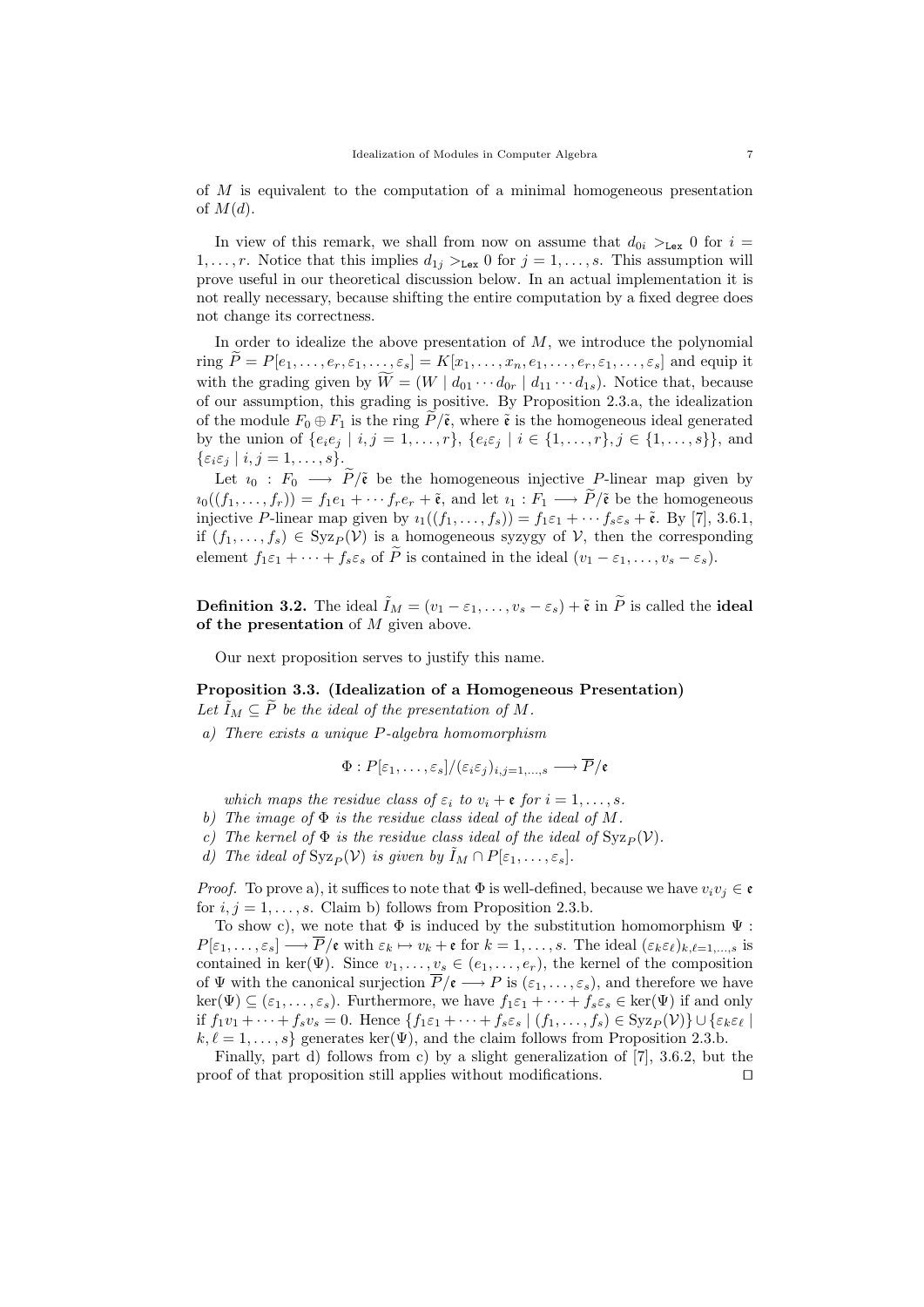#### 4. Computation of Minimal Homogeneous Presentations

As above, we assume that M is a submodule of a graded free module  $F_0 =$  $\bigoplus_{i=1}^r P(-d_{0i})$  and that it is given by a deg-ordered homogeneous system of generators  $V = (v_1, \ldots, v_s)$ . We want to compute a minimal homogeneous presentation of M. The graded version of Nakayama's lemma implies that we may assume  $M \subseteq (x_1, \ldots, x_n) F_0$ . There is an obvious method to solve our task.

Remark 4.1. Consider the following instructions.

- 1) Using the Buchberger Algorithm with Minimalization (see [8], 4.6.3), compute a subtuple  $\mathcal{V}_{\mathrm{min}}$  of  $\mathcal V$  of homogeneous vectors which generate  $M$  minimally.
- 2) Using the lifting of syzygies (see [7], 3.1.8), compute a matrix  $S$  whose columns generate the module  $Syz_P(V_{min})$ . (Notice that all computations involved here keep the homogeneity of the input. Thus  $\mathcal S$  is a homogeneous matrix.)
- 3) Using the Buchberger Algorithm with Minimalization, compute a subtuple  $S_{\min}$ of S of homogeneous vectors which generate  $Syz_P (\mathcal{S}_{min})$  minimally.
- 4) Return  $\mathcal{V}_{\text{min}}$  and  $\mathcal{S}_{\text{min}}$  and stop.

This is an algorithm which computes two tuples  $V_{\text{min}}$  and  $S_{\text{min}}$  of homogeneous vectors such that  $V_{\text{min}}$  generates M minimally and  $S_{\text{min}}$  generates  $Syz_P(V_{\text{min}})$  minimally. In particular, we have a minimal homogeneous presentation

$$
F_2 \stackrel{\psi}{\longrightarrow} F_1 \stackrel{\varphi}{\longrightarrow} M \longrightarrow 0
$$

where  $F_1$  and  $F_2$  are graded free P-modules, where  $\psi$  is given by  $\mathcal{S}_{\text{min}}$  and where  $\varphi$ is given by  $\mathcal{V}_{\text{min}}$ .

This algorithm is rather wasteful, because the reduction steps involved in computing the Gröbner basis of M in step 1) have to be done again in step 2). Using the idealization of the presentation discussed in the previous subsection, we can proceed in a more efficient way. The method we use in the next theorem is called the vertical strategy. The reason is that we compute first a minimal system of generators  $\mathcal{G}_{\text{min}}$  of M by looping through all necessary degrees (which we think of as being on top of each other) and then a minimal system of generators of  $Syz_P(\mathcal{G}_{min})$ by a similar loop.

To ease the notation, we shall resort to the following convention. Given a tuple  $\mathcal{G} = (g_1, \ldots, g_{s'})$ , we write  $LT_{\sigma}(g_i) = t_i e_{\gamma_i}$  with  $t_i \in \mathbb{T}^n$  and  $\gamma_i \in \{1, \ldots, r\}$  for  $i = 1, \ldots, s'$ . Moreover, we identify the elements of the graded free P-module  $F_0 =$  $\bigoplus_{i=1}^r P(-d_{0i})$  with their canonical images in the polynomial ring  $\overline{P} = P[e_1, \ldots, e_r]$ and equip  $\overline{P}$  with the grading given by  $\overline{W} = (W \mid d_{01} \cdots d_{0r}).$ 

## Theorem 4.2. (Computing Minimal Presentations Vertically)

Let M be a graded submodule of a graded free P-module  $F_0 = \bigoplus_{i=1}^r P(-d_{0i})$  where  $d_{0i} >_{\text{Lex}} 0$  for  $i = 1, \ldots, r$ . Let  $\mathcal{V} = (v_1, \ldots, v_s)$  be a deg-ordered tuple of non-zero homogeneous vectors which generate M. Consider the following instructions.

- 1) Choose a term ordering  $\sigma$  on  $\mathbb{T}^n(e_1,\ldots,e_r)$ . Let  $B=\emptyset$ ,  $\mathcal{W}=\mathcal{V}$ ,  $\mathcal{G}=\emptyset$ ,  $s'=0$ ,  $\mathcal{G}_{\min} = \emptyset$ ,  $\mu = 0$ , and  $\mathcal{S} = \emptyset$ .
- 2) Let  $d$  be the smallest degree with respect to Lex of an element in  $B$  or in  $W$ . Form the subset  $B_d$  and the subtuple  $\mathcal{W}_d$ , and delete their entries from B and W, respectively.
- 3) If  $B_d = \emptyset$ , continue with step 6). Otherwise, chose a pair  $(i, j) \in B_d$  and remove it from  $B_d$ .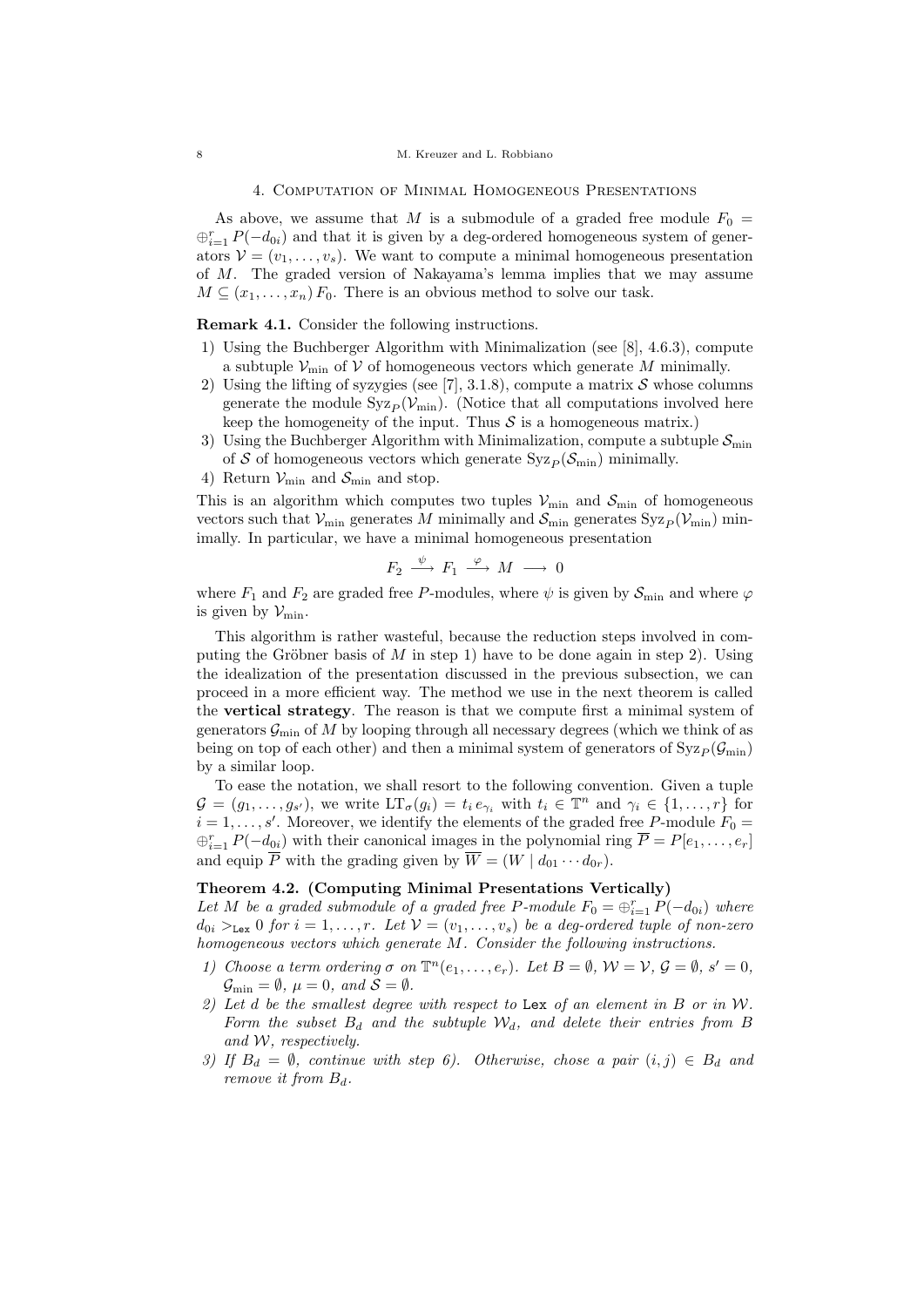- 4) Compute the S-vector  $S_{ij}$  of  $g_i$  and  $g_j$ . Then compute  $S'_{ij} = NR_{\sigma,\mathcal{G}}(S_{ij})$ . If  $S'_{ij} = 0$  continue with step 3). If  $S'_{ij} \neq 0$  and it does not involve the indeterminates  $e_1, \ldots, e_r$ , append it to S and continue with step 3).
- 5) Increase s' by one, append  $g_{s'} = S'_{ij}$  to the tuple  $G$ , and append the set  $\{(i, s') \mid$  $1 \leq i \leq s'$ ,  $\gamma_i = \gamma_{s'}$  to B. Then continue with step 3).
- 6) If  $W_d = \emptyset$ , continue with step 9). Otherwise, choose a vector  $v \in W_d$  and remove it from  $\mathcal{W}_d$ .
- 7) Compute  $v' = NR_{\sigma,G}(v)$  and  $\overline{v} = v'(x_1,\ldots,x_n,e_1,\ldots,e_r,0,\ldots,0)$ . If  $\overline{v} = 0$ , continue with step 6).
- 8) Increase s' and  $\mu$  by one. Adjoin a new indeterminate  $\varepsilon_{\mu}$  to  $\overline{P}$  and extend the grading to this new ring by defining  $\deg_{\overline{W}}(\varepsilon_{\mu}) = \deg_{\overline{W}}(\overline{v})$ . Extend the term ordering  $\sigma$  to the new ring in such a way that the extension is an elimination ordering for  $\{e_1,\ldots,e_r\}$ . Append  $g_{s'} = \bar{v} - \varepsilon_\mu$  to  $\mathcal G$  and  $\bar{v}$  to  $\mathcal G_{\min}$ . Append the set  $\{(i, s') \mid 1 \leq i < s', \gamma_i = \gamma_{s'}\}$  to B. Continue with step 6).
- 9) If  $B \neq \emptyset$  or  $W \neq \emptyset$ , continue with step 2).
- 10) Apply the Buchberger Algorithm with Minimalization to the module generated by S and obtain a subtuple  $S_{\min}$  of S which minimally generates that module. Return the pair  $(\mathcal{G}_{\text{min}}, \mathcal{S}_{\text{min}})$  and stop.

This is an algorithm which computes a pair  $(\mathcal{G}_{\min}, \mathcal{S}_{\min})$  where  $\mathcal{G}_{\min}$  is a deg-ordered tuple of homogeneous vectors in  $F_0$  which generate M minimally, and  $S_{\text{min}}$  is a degordered tuple of homogeneous vectors in  $\oplus_{i=1}^{\mu} P(-d_{1i})$  which generate  $\text{Syz}_P(\mathcal{G}_{\text{min}})$ minimally. Here  $\mu$  is the number of elements in  $\mathcal{G}_{\text{min}}$  and  $d_{1i}$  is the degree of the  $i^{\text{th}}$  element in  $\mathcal{G}_{\text{min}}$  for  $i = 1, \ldots, \mu$ .

Proof. To prove the finiteness of this procedure, we note that elements are appended to  $G$  and  $B$  only in steps 5) and 8). By induction on  $s'$ , we see that all elements of  $G$ are of the form  $a_1e_1 + \cdots + a_re_r + b_1\varepsilon_1 + \cdots + b_\mu\varepsilon_\mu$  with  $a_i, b_j \in P$ . Moreover, the checks in step 4) and step 7) make sure that at least one polynomial  $a_i$  is non-zero. Since B is enlarged only when an element is appended to  $\mathcal G$  which has a new leading term, and since this can happen only finitely many times, the procedure terminates after finitely many steps.

Now we prove correctness. If we substitute  $\varepsilon_1 \mapsto 0, \ldots, \varepsilon_\mu \mapsto 0$  everywhere, the algorithm reduces to the Buchberger Algorithm with Minimalization. Thus the resulting tuple  $\mathcal{G}_{\text{min}}$  is a minimal homogeneous set of generators of M. To show that  $\mathcal{S}_{\text{min}}$  is correct, we use Proposition 3.3. Notice that the elements  $g_{s'} = \bar{v} - \varepsilon_{\mu}$ appended to G in step 8) are exactly the generators of  $\tilde{I}_M$  corresponding to the minimal system of generators  $\mathcal{G}_{\text{min}}$  of M. Thus Proposition 3.3.e says that  $Syz_P(\mathcal{G}_{\text{min}})$ corresponds to the residue class ideal of  $I_M \cap P[\varepsilon_1,\ldots,\varepsilon_\mu]$  in  $P[\varepsilon_1,\ldots,\varepsilon_\mu]/(\varepsilon_1\varepsilon_j]$  $i, j = 1, \ldots, \mu$ ). Since all extensions of  $\sigma$  are elimination orderings for  $\{e_1, \ldots, e_r\}$ , the  $\sigma$ -Gröbner basis of  $I_M$  contains a system of generators of Syz<sub>P</sub> ( $\mathcal{G}_{\text{min}}$ ).

In fact, we claim that the elements of S are a  $\sigma$ -Gröbner basis of Syz<sub>P</sub>( $\mathcal{G}_{\text{min}}$ ) when the algorithm stops. This follows by inspecting the effect of step 4): a  $\sigma$ -Gröbner basis element  $S'_{ij}$  of  $\tilde{I}_M$  corresponds to a syzygy of  $\mathcal{G}_{\text{min}}$  if and only if it is contained in  $P[\varepsilon_1,\ldots,\varepsilon_\mu]$ . Finally, we note that  $\mathcal{S}_{\min}$  is indeed a minimal system of generators of  $Syz_P(\mathcal{G}_{min})$  because we apply Buchberger's Algorithm with Minimalization in step 10).  $\Box$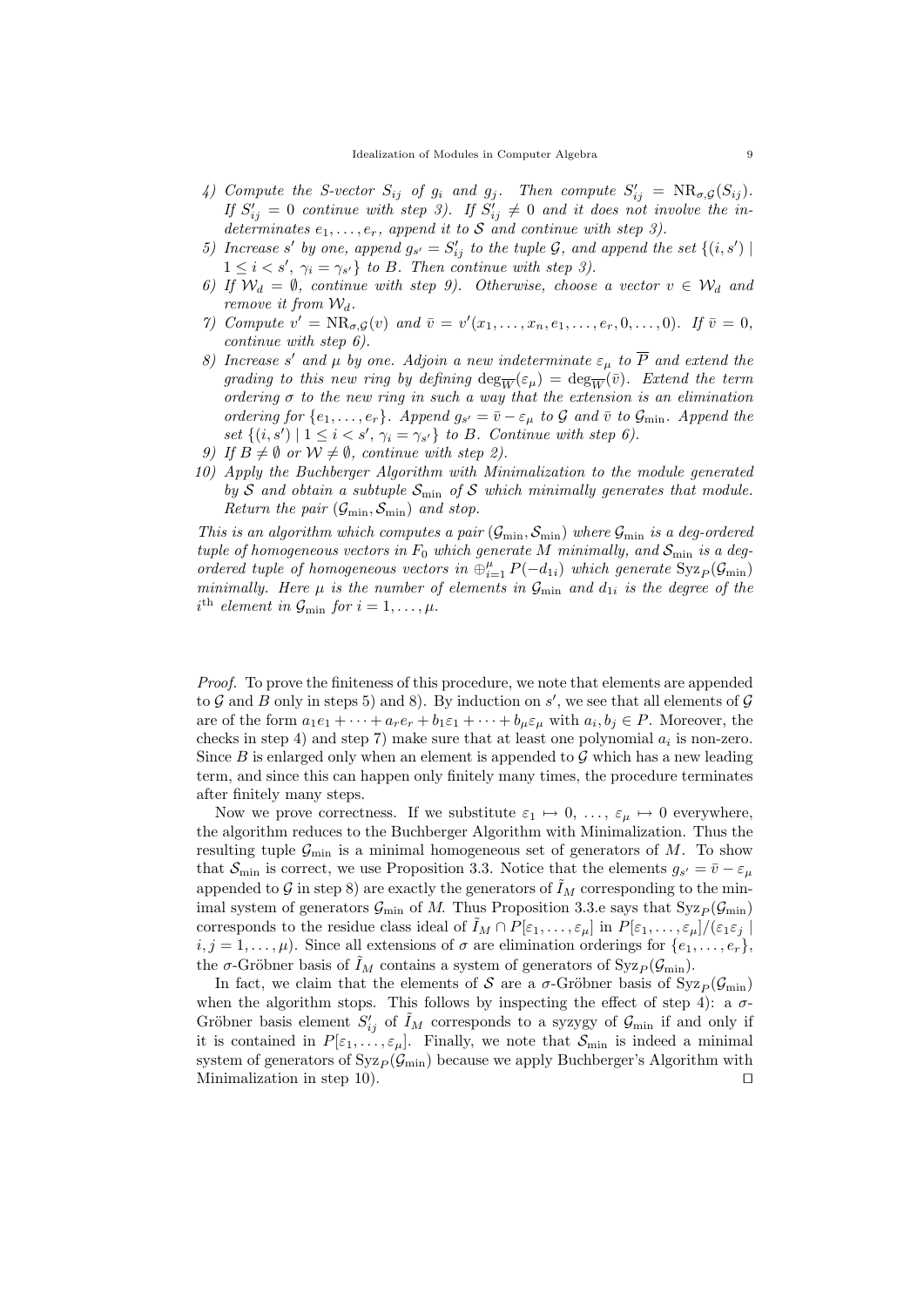Unlike Remark 4.1, the algorithm described in this theorem returns a minimal system of generators which is not necessarily contained in the given set of generators. Our next remark shows how we can modify the theorem to get this property as well.

**Remark 4.3.** In the algorithm of the theorem, the elements v of the tuple  $\mathcal V$  for which the corresponding  $v'$  does not involve the indeterminates  $e_1, \ldots, e_r$  form a subtuple  $V_{\text{min}}$  of V which minimally generates M. By keeping track of the representations of new Gröbner basis elements in terms of the elements in  $\mathcal{V}_{\text{min}}$ , we compute a homogeneous matrix A such that  $G = V_{\text{min}} A$ . Since  $G_{\text{min}}$  is a subtuple of G, the columns corresponding to the elements of  $\mathcal{G}_{\text{min}}$  in this matrix equality yield a matrix B such that  $\mathcal{G}_{\text{min}} = \mathcal{V}_{\text{min}}$  B. Then the exact sequence  $F_2 \xrightarrow{\psi'} F_1 \xrightarrow{\varphi'} M \longrightarrow 0$ , where  $\psi'$  is given by the matrix  $\mathcal{BS}_{min}$  and where  $\varphi'$  is given by  $\mathcal{V}_{min}$ , is a minimal homogeneous presentation of M.

Sometimes the vertical strategy is not the most efficient way to compute a minimal homogeneous presentation. For instance, suppose that we have some information about the highest degrees occurring in the minimal presentation of M. In this case, it is desirable to compute the minimal generators and their minimal syzygies degree by degree, and to truncate the computation at the appropriate degree. A method which proceeds degree by degree and determines both the minimal generators and their minimal syzygies simultaneously for each degree is called a horizontal strategy. Our next theorem shows how we can implement it effectively.

To ease the notation, we shall again resort to the convention  $LT_{\sigma}(g_i) = t_i e_{\gamma_i}$ with  $t_i \in \mathbb{T}^n$  and  $\gamma_i \in \{1, \ldots, r\}$ . Moreover, we let  $LT_{\sigma}(h_j) = \tilde{t}_j e_{\eta_j}$  with  $\tilde{t}_j \in \mathbb{T}^n$ and  $\eta_i \in \{1, \ldots, \mu\}.$ 

## Theorem 4.4. (Computing Minimal Presentations Horizontally)

Let M be a graded submodule of a graded free P-module  $F_0 = \bigoplus_{i=1}^r P(-d_{0i})$ , where  $d_{0i} >_{\text{Lex}} 0$  for  $i = 1, \ldots, r$ , and let  $\mathcal{V} = (v_1, \ldots, v_s)$  be a deg-ordered tuple of nonzero homogeneous vectors which generate M. Consider the following instructions.

- 1) Choose a term ordering  $\sigma$  on the monoid  $\mathbb{T}^n(e_1,\ldots,e_r)$ . Let  $B=\emptyset$ ,  $B'=\emptyset$ ,  $W = V, G = \emptyset, s' = 0, G_{\min} = \emptyset, \mu = 0, S = \emptyset, s'' = 0, and S_{\min} = \emptyset.$
- 2) Let d be the smallest degree with respect to Lex of an element in  $B \cup B'$  or in W. Form the subset  $B_d$  of B, the subset  $B'_d$  of B', the subtuple  $\mathcal{W}_d$  of  $\mathcal{W}$ , and delete their entries from  $B, B',$  and  $W$ , respectively.
- 3) If  $B'_d = \emptyset$ , continue with step 6). Otherwise, choose a pair  $(i, j) \in B'_d$  and remove it from  $B'_d$ .
- 4) Compute the S-vector of  $h_i$  and  $h_j$  and call it  $S_{ij}$ . Then compute the normal remainder  $S'_{ij} = NR_{\sigma,S}(S_{ij})$ . If  $S'_{ij} = 0$ , continue with step 3).
- 5) Increase s'' by one, append  $h_{s''} = S'_{ij}$  to the tuple S, append the set  $\{(i, s'')\mid$  $1 \leq i < s''$ ,  $\eta_i = \eta_{s''}$  to B', and continue with step 3).
- 6) If  $B_d = \emptyset$ , continue with step 10). Otherwise, choose a pair  $(i, j) \in B_d$  and remove it from  $B_d$ .
- 7) Compute the S-vector of  $g_i$  and  $g_j$  and call it  $S_{ij}$ . Then compute the normal remainder  $S'_{ij} = \text{NR}_{\sigma, \mathcal{G}}(S_{ij})$ . If  $S'_{ij}$  involves one of the indeterminates  $e_1, \ldots, e_r$ then increase s' by one, append  $g_{s'} = S'_{ij}$  to  $\mathcal{G}$ , append  $\{(i, s') | 1 \leq i < s', \gamma_i =$  $\gamma_{s'}$  to B, and continue with step 6).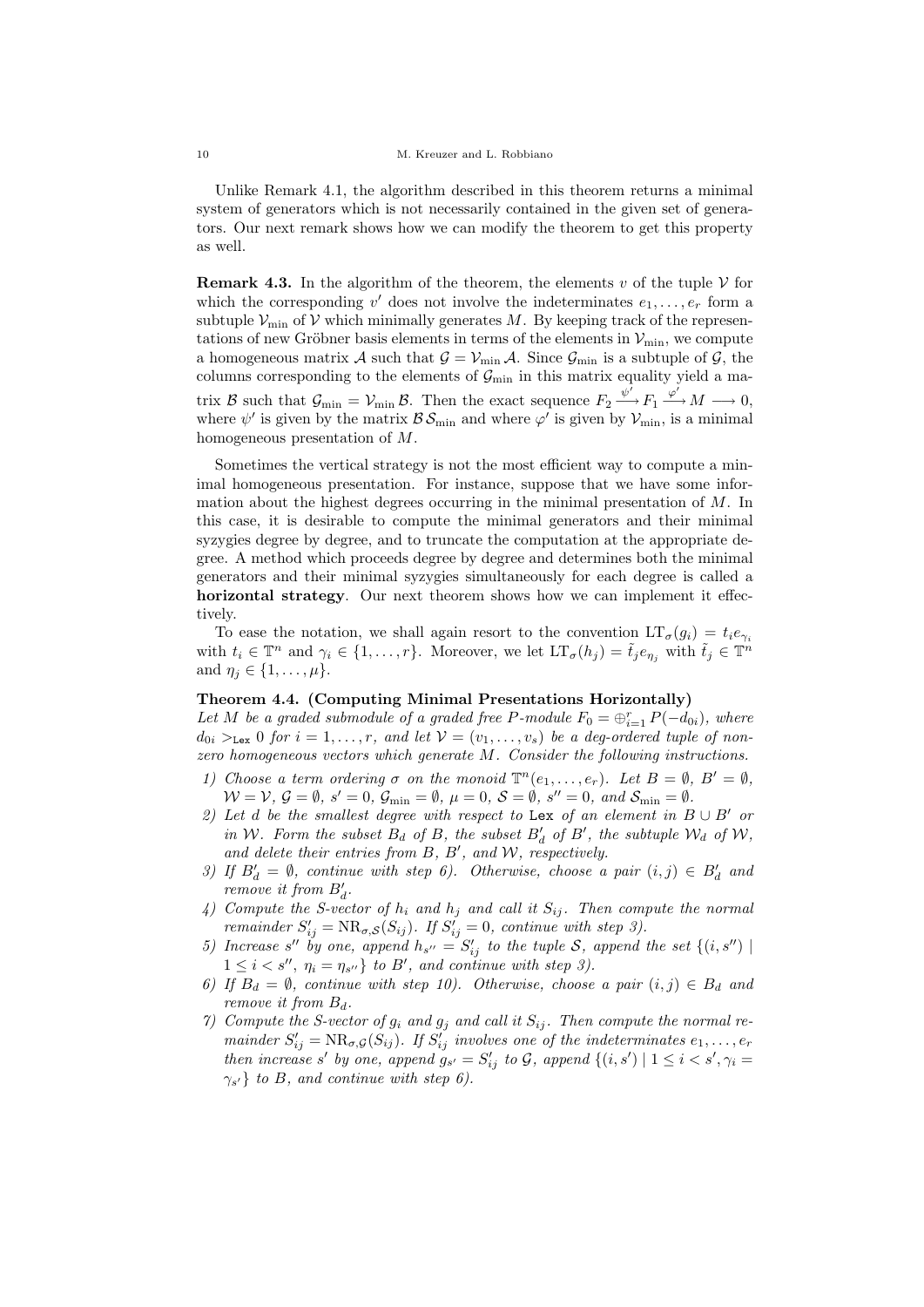- 8) Compute the normal remainder  $S_{ij}^{\prime\prime} = NR_{\sigma,S}(S_{ij}^{\prime})$ . If  $S_{ij}^{\prime\prime} = 0$ , continue with step 6).
- 9) Increase s'' by one. Append  $h_{s''} = S''_{ij}$  to the tuples S and  $S_{\min}$ . Append  $\{(i, s'') \mid 1 \leq i < s'', \eta_i = \eta_{s''}\}\$  to B'. Continue with step 6).
- 10) If  $W_d = \emptyset$ , continue with step 13). Otherwise, choose a vector  $v \in W_d$  and remove it from  $W_d$ .
- 11) Compute  $v' = NR_{\sigma,\mathcal{G}}(v)$  and  $\bar{v} = v'(x_1,\ldots,x_n,e_1,\ldots,e_r,0,\ldots,0)$ . If  $\bar{v} = 0$ , continue with step 10).
- 12) Increase s' and  $\mu$  by one. Adjoin a new indeterminate  $\varepsilon_{\mu}$  to  $\overline{P}$  and extend the grading to this new ring by defining  $\deg_{\overline{W}}(\varepsilon_{\mu}) = \deg_{\overline{W}}(v')$ . Extend the term ordering  $\sigma$  to the new ring in such a way that the extension is an elimination ordering for  $\{e_1,\ldots,e_r\}$ . Append  $g_{s'} = \bar{v} - \varepsilon_\mu$  to the tuple G and  $\bar{v}$  to  $\mathcal{G}_{\text{min}}$ . Append  $\{(i, s') \mid 1 \leq i < s', \gamma_i = \gamma_{s'}\}$  to B. Continue with step 10).
- 13) If  $B = B' = \emptyset$  and  $W = \emptyset$ , return the pair  $(\mathcal{G}_{\min}, \mathcal{S}_{\min})$  and stop. Otherwise, continue with step 2).

This is an algorithm which computes a pair  $(\mathcal{G}_{\min}, \mathcal{S}_{\min})$  where  $\mathcal{G}_{\min}$  is a degordered tuple of homogeneous vectors in  $F_0$  which generate M minimally, and where  $\mathcal{S}_{\text{min}}$  is a deg-ordered tuple of homogeneous vectors in  $\oplus_{i=1}^{\mu}$   $P(-d_{1i})$  which generate  $Syz_P(\mathcal{G}_{\text{min}})$  minimally. Here  $\mu$  is the number of elements in  $\mathcal{G}_{\text{min}}$  and  $d_{1i}$  is the degree of the i<sup>th</sup> element in  $\mathcal{G}_{\text{min}}$  for  $i = 1, \ldots, \mu$ .

*Proof.* First we show finiteness. The procedure terminates when  $B$ ,  $B'$ , and  $W$  are empty. Only  $B$  and  $B'$  are enlarged during the computation. Each time the loop in steps 3)–5) is executed, one pair is removed from  $B_d$  (and thus from B). Similarly, performing the loops in steps 6–9) and 10–12) removes one element from  $B_d$  and  $\mathcal{W}_d$ , respectively. Hence it suffices to show that B and B' are enlarged only finitely many times.

The set B is enlarged in steps 7) and 12) only if an element  $g_{s'}$  is appended to G whose normal remainder with respect to the previous elements of  $G$  is nonzero. In this case,  $\langle \mathrm{LT}_{\sigma}(\mathcal{G}) \rangle$  is enlarged, and this can happen only finitely many times. Similarly, the set B' is enlarged in steps 5) and 9) only if an element  $h_{s''}$  is appended to S which has a new leading term. Again this can happen only finitely many times.

Now we prove correctness. We consider the entire computation as a computation in  $P = K[x_1, \ldots, x_n, e_1, \ldots, e_r, \varepsilon_1, \ldots, \varepsilon_\mu]$ . We claim that the elements of W, G,  $\mathcal{G}_{\text{min}}$ ,  $\mathcal{S}$ , and  $\mathcal{S}_{\text{min}}$  are always of the form  $f_1e_1 + \cdots + f_re_r + \tilde{f}_1\varepsilon_1 + \cdots + \tilde{f}_\mu\varepsilon_\mu$ with  $f_i, \tilde{f}_j \in P$ . This is clearly true at the outset. By the manner in which B and  $B'$  are enlarged in steps 5), 7), 9), and 12), the new S-vectors continue to have this shape. Furthermore, reducing one such vector using another one preserves the shape. Hence the elements of  $\mathcal G$  and  $\mathcal S$  have the desired form. Clearly the construction of  $\mathcal{G}_{\text{min}}$  in step 12) and  $\mathcal{S}_{\text{min}}$  in step 9) also preserves the given shape.

By induction on  $s''$  it follows that elements  $h_{s''}$  which are appended to S in step 5) and 9) do not involve the indeterminates  $\{e_1, \ldots, e_r\}$ . In particular, their leading position is an element  $\eta_i \in \{1, \ldots, \mu\}.$ 

If we set  $\varepsilon_1 \mapsto 0, \ldots, \varepsilon_\mu \mapsto 0$  in the entire algorithm and ignore the instructions concerning  $S$  and  $S_{\text{min}}$ , we see that we are applying Buchberger's Algorithm with Minimalization to the tuple V. Therefore the tuple  $\overline{\mathcal{G}} = (\overline{g}_1, \ldots, \overline{g}_{s'})$  where  $\overline{g}_i =$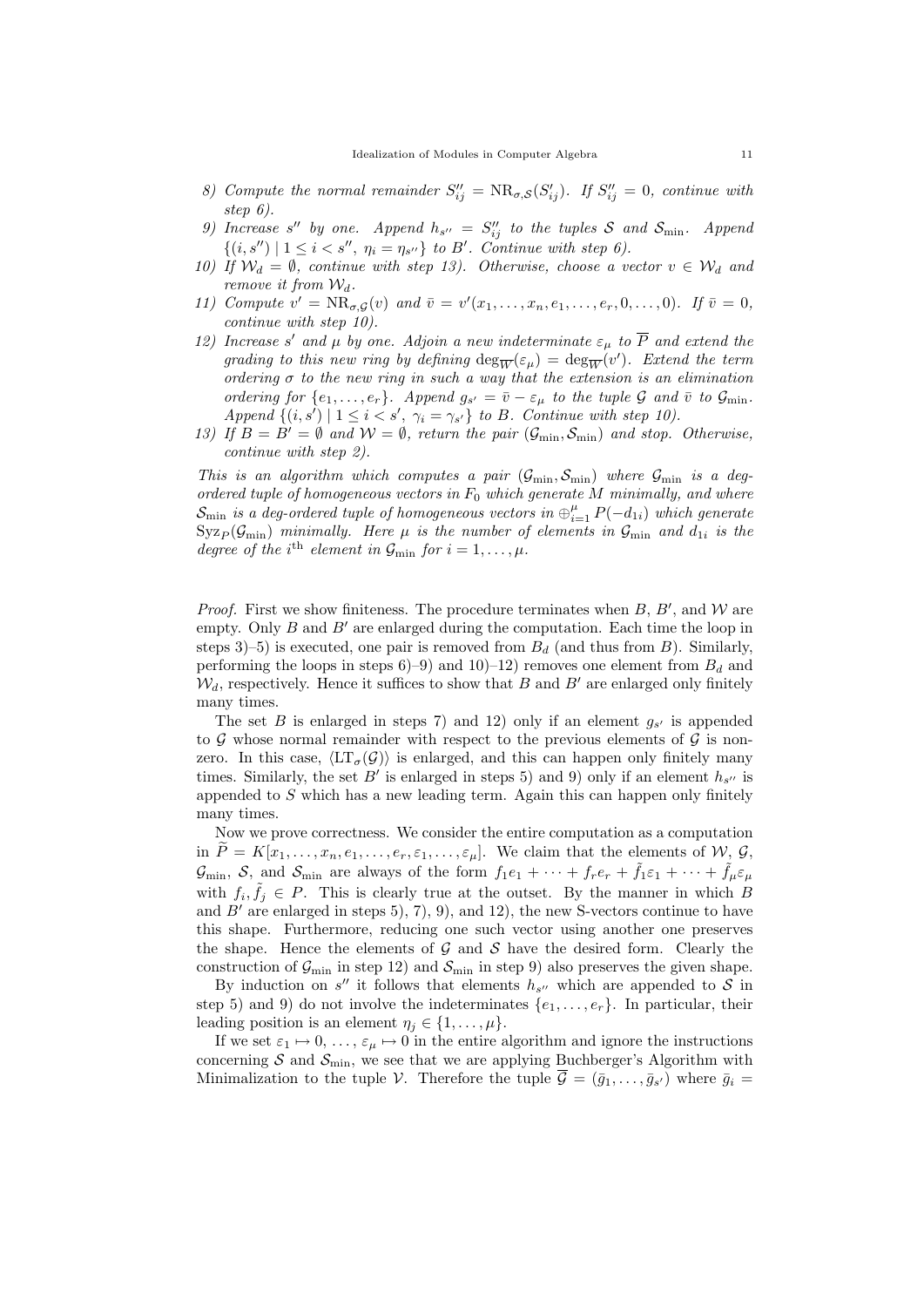$g_i(x_1,\ldots,x_n,e_1,\ldots,e_r,0,\ldots,0)$  is a  $\sigma$ -Gröbner basis of M and  $\mathcal{G}_{\min}$  is a subtuple of  $\overline{G}$  whose elements are a minimal system of generators of M.

Next we let  $\mathcal{G}_{\min} = (\tilde{g}_1, \ldots, \tilde{g}_\mu)$ . We claim that the elements of  $\mathcal{G}$  map to zero under the homomorphism defined by  $\varepsilon_1 \mapsto \tilde{g}_1, \ldots, \varepsilon_\mu \mapsto \tilde{g}_\mu$ . This follows by induction on s' because in step 5) an element of  $\langle g_1, \ldots, g_{s'-1} \rangle$  is appended to  $\mathcal G$ and in step 8) we have

$$
g_{s'}(x_1, \ldots, x_n, e_1, \ldots, e_r, \tilde{g}_1, \ldots, \tilde{g}_{\mu-1}) = \bar{v} - g_{\mu} = 0
$$

Hence the elements of G are contained in the ideal  $(\tilde{g}_1 - \varepsilon_1, \dots, \tilde{g}_\mu - \varepsilon_\mu)$  of  $\overline{P}$ . Since we know already that  $\mathcal{G}_{\text{min}}$  is a minimal system of generators of  $M$ , it follows that  $\tilde{I}_M = (\tilde{g}_1 - \varepsilon_1, \ldots, \tilde{g}_\mu - \varepsilon_\mu) + \tilde{E}$  is the ideal of a homogeneous presentation of M. Therefore, by Proposition 3.3, it suffices to prove that  $S \cup \{\varepsilon_i \varepsilon_j \mid i, j = 1, \ldots, \mu\}$ is a  $\sigma$ -Gröbner basis of  $\tilde{I}_M \cap P[\varepsilon_1,\ldots,\varepsilon_\mu]$  and  $\mathcal{S}_{\min} \cup {\varepsilon_i \varepsilon_j \mid i,j=1,\ldots,\mu}$  is a minimal set of generators of this ideal.

Since  $\sigma$  is an elimination ordering for  $\{e_1, \ldots, e_r\}$ , steps 3), 4), 5), 8), and 9) correspond to the application of Buchberger's Algorithm with Minimalization to this ideal. Hence the claim follows from Propositions 2.5.a and 2.8.a,b. Altogether, we have shown that  $\mathcal{G}_{\text{min}}$  is a minimal system of generators of M and  $\mathcal{S}_{\text{min}}$  is a minimal system of generators of  $Syz_P(\mathcal{G}_{min})$ .

Let us add a few remarks about the inner workings of this algorithm.

Remark 4.5. Assume that we are in the setting of Theorems 4.2 and 4.4.

- a) If we view the vertical and the horizontal strategy for computing a minimal homogeneous presentation as algorithms in  $\overline{P}$ , they are nothing but two concrete versions of the same general algorithm, namely the Homogeneous Buchberger Algorithm. The difference lies in the particular strategies for choosing the next pair to work on, and that we do not have to consider critical pairs  $(i, s')$  with  $\gamma_i \neq \gamma_{s'}$  because  $e_i e_{s'}$  maps to zero in the idealization of M.
- b) The proof of Theorem 4.4 shows that when the algorithm stops the tuple  $\overline{\mathcal{G}}$  =  $(\bar{g}_1,\ldots,\bar{g}_{s'})$  where  $\bar{g}_i = g_i(x_1,\ldots,x_n,e_1,\ldots,e_r,0,\ldots,0)$  is a  $\sigma$ -Gröbner basis of M, and the tuple S is a  $\sigma$ -Gröbner basis of Syz $_P(\mathcal{G}_{min})$
- c) Note that one can choose the term ordering on  $\mathbb{T}^n \langle \varepsilon_1, \ldots, \varepsilon_\mu \rangle$  freely, as long as it extends  $\sigma$ . Hence the algorithm can be used to compute a Gröbner basis of the syzygy module  $Syz(\mathcal{G}_{\text{min}})$  with respect to an arbitrary term ordering.

## 5. Computation of Minimal Graded Free Resolutions

As in the preceding sections, let K be a field, let  $P = K[x_1, \ldots, x_n]$  be positively graded by  $W \in \text{Mat}_{m,n}(\mathbb{Z})$ , let M be a graded P-submodule of a graded free P-module  $F_0 = \bigoplus_{i=1}^{r_0} (-d_{0i}),$  and let  $\mathcal{V} = (v_1, \ldots, v_s)$  be a tuple of non-zero homogeneous vectors which generate M. For  $d \in \mathbb{Z}^m$ , the minimal graded free resolutions of M and  $M(d)$  differ only by the shift d. Therefore we shall henceforth assume that we have  $d_{0i} >_{\text{Lex}} 0$  for  $i = 1, \ldots, r_0$ . In order to facilitate the formulation of our algorithms, we introduce a number of conventions.

The i<sup>th</sup> graded free module  $F_i$  is always of the form  $F_i = \bigoplus_{j=0}^{r_i} (-d_{ij})$ . Its canonical basis is denoted by  $\{\varepsilon_1^{(i)}, \ldots, \varepsilon_{r_i}^{(i)}\}$  and is always kept deg-ordered. The idealization of the module  $F_0 \oplus \cdots \oplus F_n$  is a residue class ring of the ring  $\widetilde{P}$  =  $P[\{\varepsilon_j^{(i)} \mid i \in \{0,\ldots,n\}, j \in \{1,\ldots,r_i\}\}].$  As in the previous section, the entire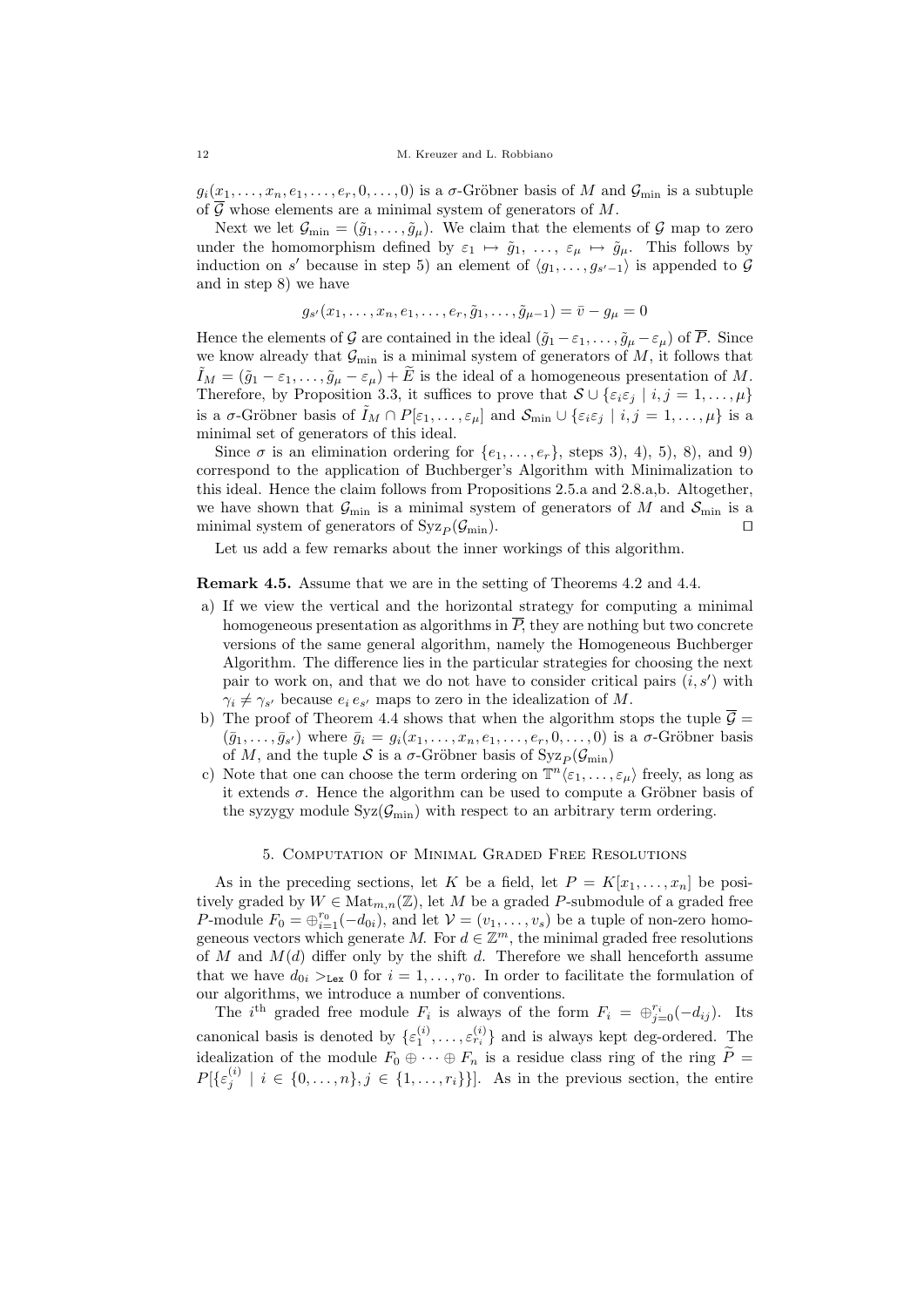computation can be viewed as a computation in  $\tilde{P}$ . In particular, the elements of each  $F_i$  are identified with their images in this ring.

The first algorithm we present is a straightforward generalization of the vertical strategy for computing minimal presentations (see Theorem 4.2).

## Theorem 5.1. (Computing Minimal Resolutions Vertically)

Let M be a graded submodule of a graded free P-module  $F_0 = \bigoplus_{i=1}^{r_0} P(-d_{0i})$ , where  $d_{0i} >_{\text{Lex}} 0$  for  $i = 1, \ldots, r_0$ . Let  $V = (v_1, \ldots, v_s)$  be a deg-ordered tuple of nonzero homogeneous vectors which generate M. Consider the following sequence of instructions.

- 1) Let  $i = 0$ . Equip  $\overline{P} = P[\varepsilon_1^{(i)}, \ldots, \varepsilon_{r_i}^{(i)}]$  with the grading defined by  $\overline{W} = (W \mid$  $d_{i1} \cdots d_{ir_i}$ ). Choose a term ordering  $\sigma$  on  $\mathbb{T}^n(\varepsilon_1^{(i)},\ldots,\varepsilon_{r_i}^{(i)})$ . Let  $B = \emptyset$ ,  $\mathcal{W} = \mathcal{V}, \, \mathcal{G} = \emptyset, \, s' = 0, \, \mathcal{G}_{\min}^{(i)} = \emptyset, \, r_{i+1} = 0, \text{ and } \mathcal{S} = \emptyset.$
- 2) Let d be the smallest degree with respect to Lex of an element in  $B$  or in  $W$ . Form the subset  $B_d$  and the subtuple  $W_d$ , and delete their entries from B and W, respectively.
- 3) If  $B_d = \emptyset$ , continue with step 6). Otherwise, chose a pair  $(j,k) \in B_d$  and remove it from  $B_d$ .
- 4) Form the S-vector  $S_{jk}$  of  $g_j$  and  $g_k$ . Then compute  $S'_{jk} = \text{NR}_{\sigma, \mathcal{G}}(S_{jk})$ . If  $S'_{jk} =$ 0 continue with step 3). If  $S'_{jk} \neq 0$  and it does not involve the indeterminates  $\varepsilon_1^{(i)}, \ldots, \varepsilon_{r_i}^{(i)}$ , then append it to S and continue with step 3).
- 5) Increase s' by one, append  $g_{s'} = S'_{jk}$  to the tuple  $\mathcal{G}$ , and append the set  $\{(j, s') \mid$  $1 \leq j \leq s'$ ,  $\gamma_j = \gamma_{s'}\}$  to B. Then continue with step 3).
- 6) If  $W_d = \emptyset$ , continue with step 9). Otherwise, choose a vector  $v \in W_d$  and remove it from  $\mathcal{W}_d$ .
- 7) Compute  $v' = NR_{\sigma,\mathcal{G}}(v)$  and  $\bar{v} = v'(x_1,\ldots,x_n,\varepsilon_1^{(i)},\ldots,\varepsilon_{r_i}^{(i)},0,\ldots,0)$ . If  $\bar{v} = 0$ , continue with step 6).
- 8) Increase s' and  $r_{i+1}$  by one. Adjoin a new indeterminate  $\varepsilon_{r_{i+1}}^{(i+1)}$  to  $\overline{P}$  and extend the grading to this new ring by defining  $\deg_{\overline{W}}(\varepsilon_{r_{i+1}}^{(i+1)}) = \deg_{\overline{W}}(\overline{v})$ . Extend the term ordering  $\sigma$  to the new ring in such a way that the extension is an elimination ordering for  $\{\varepsilon_1^{(i)},\ldots,\varepsilon_{r_i}^{(i)}\}$ . Append the element  $g_{s'} = \bar{v} - \varepsilon_{r_{i+1}}^{(i+1)}$ to G and the element  $\bar{v}$  to  $\mathcal{G}_{\min}^{(i)}$ . Append the set  $\{(j, s') | 1 \leq j < s', \gamma_j = \gamma_{s'}\}$ to B. Continue with step 6).
- 9) If  $B \neq \emptyset$  or  $W \neq \emptyset$ , continue with step 2).
- 10) If  $S \neq 0$ , then increase i by one and equip  $\overline{P} = P[\varepsilon_1^{(i)}, \ldots, \varepsilon_{r_i}^{(i)}]$  with the grading defined by  $\overline{W} = (W \mid d_{i1} \cdots d_{ir_i})$ . Restrict the term ordering  $\sigma$ to  $\mathbb{T}^n(\varepsilon_1^{(i)},\ldots,\varepsilon_{r_i}^{(i)})$ . Let  $B=\emptyset$ ,  $\mathcal{W}=\mathcal{S}$ ,  $\mathcal{G}=\emptyset$ ,  $s'=0$ ,  $\mathcal{G}_{\min}^{(i)}=\emptyset$ ,  $r_{i+1}=0$ , and  $S = \emptyset$ . Then continue with step 2).
- 11) Let  $\ell = i + 1$ . Return the list  $(\mathcal{G}_{\min}^{(0)}, \ldots, \mathcal{G}_{\min}^{(\ell-1)})$  and stop.

This is an algorithm which computes a list of deg-ordered homogeneous matrices  $(\mathcal{G}_{\min}^{(0)},\ldots,\mathcal{G}_{\min}^{(\ell-1)})$  such that the P-linear maps  $\varphi_j:F_j\longrightarrow F_{j-1}$  given by  $\mathcal{G}_{\min}^{(j-1)}$  for  $j = 1, \ldots, \ell$  yield a minimal graded free resolution

$$
0\ \longrightarrow\ F_{\ell}\ \stackrel{\varphi_{\ell}}{\longrightarrow}\ F_{\ell-1}\ \stackrel{\varphi_{\ell-1}}{\longrightarrow}\ \cdots\ \stackrel{\varphi_3}{\longrightarrow}\ F_2\ \stackrel{\varphi_2}{\longrightarrow}\ F_1\ \stackrel{\varphi_1}{\longrightarrow}\ M\ \longrightarrow\ 0
$$

Proof. The loop defined by steps 2)–9) agrees with the main loop used in Theorem 4.2 to compute a minimal homogeneous presentation of  $M$  vertically. In the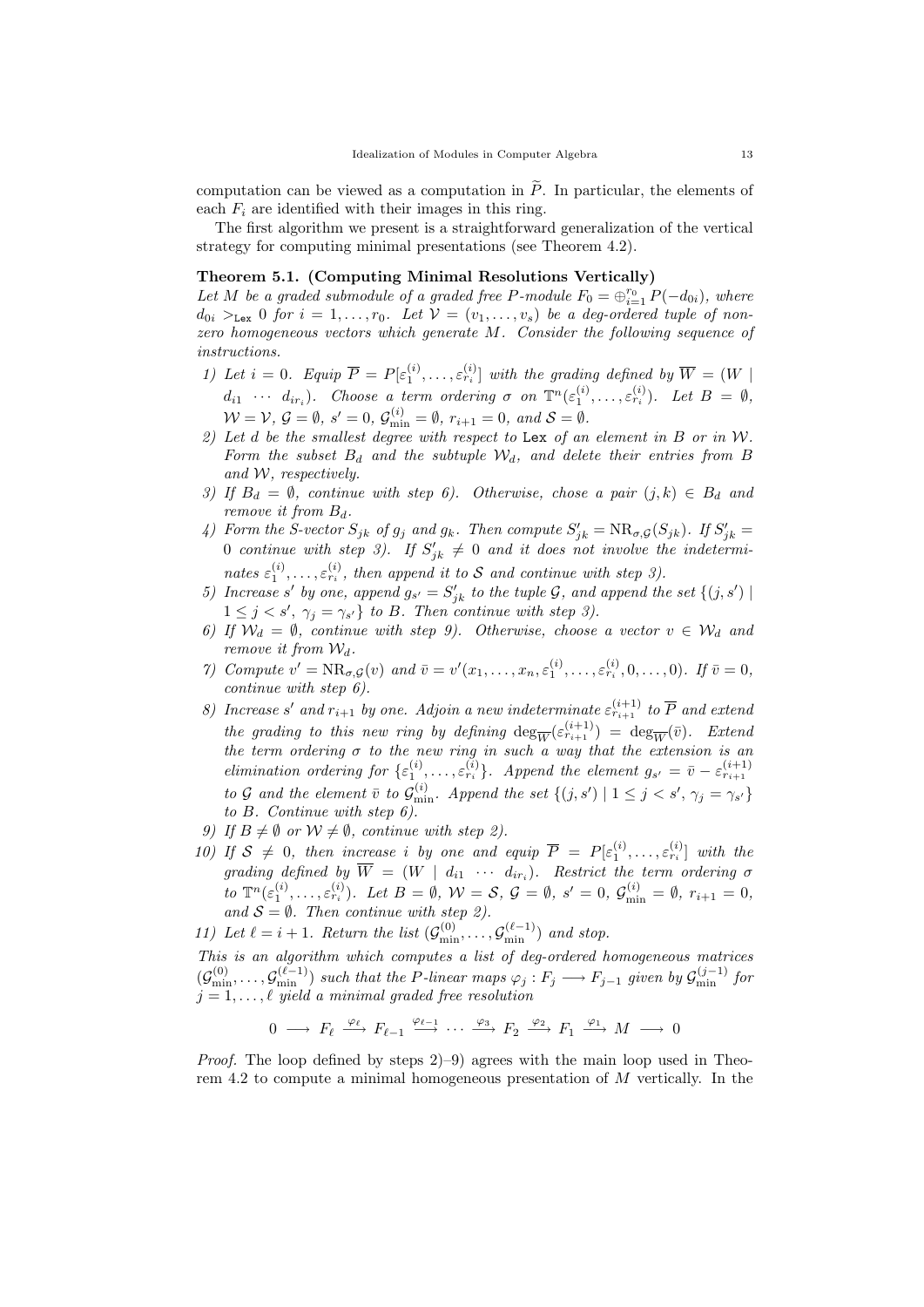proof of this theorem we saw that, after this loop is finished for some particular value of *i*, the tuple  $\mathcal{G}_{\min}^{(i)}$  contains a minimal set of generators of the module generated by W and the tuple S contains a  $\sigma$ -Gröbner basis of Syz<sub>P</sub>( $\mathcal{G}_{\min}^{(i)}$ ). Thus, if we feed  $S$  as the new input tuple  $W$  into the next iteration of the loop, we compute a minimal system of generators  $\mathcal{G}_{\min}^{(i+1)}$  of  $Syz_p(\mathcal{G}_{\min}^{(i)})$  and a Gröbner basis of  $Syz_P(\mathcal{G}_{\min}^{(i+1)})$ . By Hilbert's Syzygy Theorem, this process stops after at most  $n-1$ steps, i.e. after at most  $n-1$  steps we have  $S = \emptyset$  and the algorithm stops.  $\square$ 

Although the vertical strategy for computing minimal graded free resolutions is in general rather crude, it has some merits.

Remark 5.2. Suppose we are in the setting of the theorem.

- a) If we do not want to know the whole minimal graded free resolution of M, or if we discover during the computation that the going is getting too tough, we can stop the execution of the algorithm after the loop of steps 2)–9) is finished for a particular value of i and get the correct first  $i + 1$  graded free modules and maps.
- b) When  $i \geq 1$ , we can save some applications of step 4), since we know that S is a Gröbner basis after the loop 2)–9) for  $i-1$  is finished and this is the new input tuple W.
- c) In step 10) we can choose  $\sigma$  freely. Then we do not know that W is a Gröbner basis, i.e. the optimization of b) cannot be used, but we get in  $\mathcal G$  a  $\sigma$ -Gröbner basis of  $\operatorname{Syz}_P(\mathcal{G}_{\min}^{(i-1)})$  for the chosen term ordering  $\sigma$ .

Our second algorithm for computing minimal graded free resolutions generalizes the horizontal strategy for computing minimal homogeneous presentations (see Theorem 4.4). As before, we consider the entire computation as a computation in a large polynomial ring  $\widetilde{P} = P[\varepsilon_1^{(0)}, \ldots, \varepsilon_{r_n}^{(n)}]$  a residue class ring of which is the idealization of  $F_0 \oplus \cdots \oplus F_n$ , and we identify all vectors with their images in  $\widetilde{P}$ . For the purposes of this theorem it will be convenient to replace the Division Algorithm (see for instance [7], 1.6.4) with a procedure that merely head reduces a given polynomial f with respect to a list of polynomials  $\mathcal G$ . We shall denote the result of such a reduction procedure by  $HR_{\sigma,G}(f)$  and call it a **head reduction** remainder of f.

### Theorem 5.3. (Computing Minimal Resolutions Horizontally)

Let M be a graded submodule of a graded free P-module  $F_0 = \bigoplus_{i=1}^{r_0} P(-d_{0i})$ , where  $d_{0i} >_{\text{Lex}} 0$  for  $i = 1, \ldots, r_0$ . Let  $\mathcal{V} = (v_1, \ldots, v_s)$  be a deg-ordered tuple of nonzero homogeneous vectors which generate M. Consider the following sequence of instructions.

- 1) Let  $\sigma$  be a term ordering on  $\mathbb{T}^n(\varepsilon_1^{(0)},\ldots,\varepsilon_{r_0}^{(0)}),$  let  $\overline{P} = P[\varepsilon_1^{(0)},\ldots,\varepsilon_{r_0}^{(0)}]$  be graded by  $W = (W \mid d_{01} \cdots d_{0r_0}), \text{ let } r_1 = \cdots = r_n = 0, \text{ let } B = \{v_1, \ldots, v_s\}, \text{ let }$  $\mathcal{G} = \emptyset$ , and let  $\mathcal{G}_{\min} = \emptyset$ .
- 2) Let  $d$  be the smallest degree with respect to Lex of an element of  $B$ . Form the subset  $B_d$  of B and remove it from B.
- 3) If  $B_d = \emptyset$ , continue with step 7). Otherwise, let i be the largest upper index of an indeterminate  $\varepsilon_k^{(j)}$  $\lambda_k^{(j)}$  occurring in a polynomial of  $B_d$ . Let  $f \in B_d$  be a polynomial which involves that indeterminate. Remove  $f$  from  $B_d$ .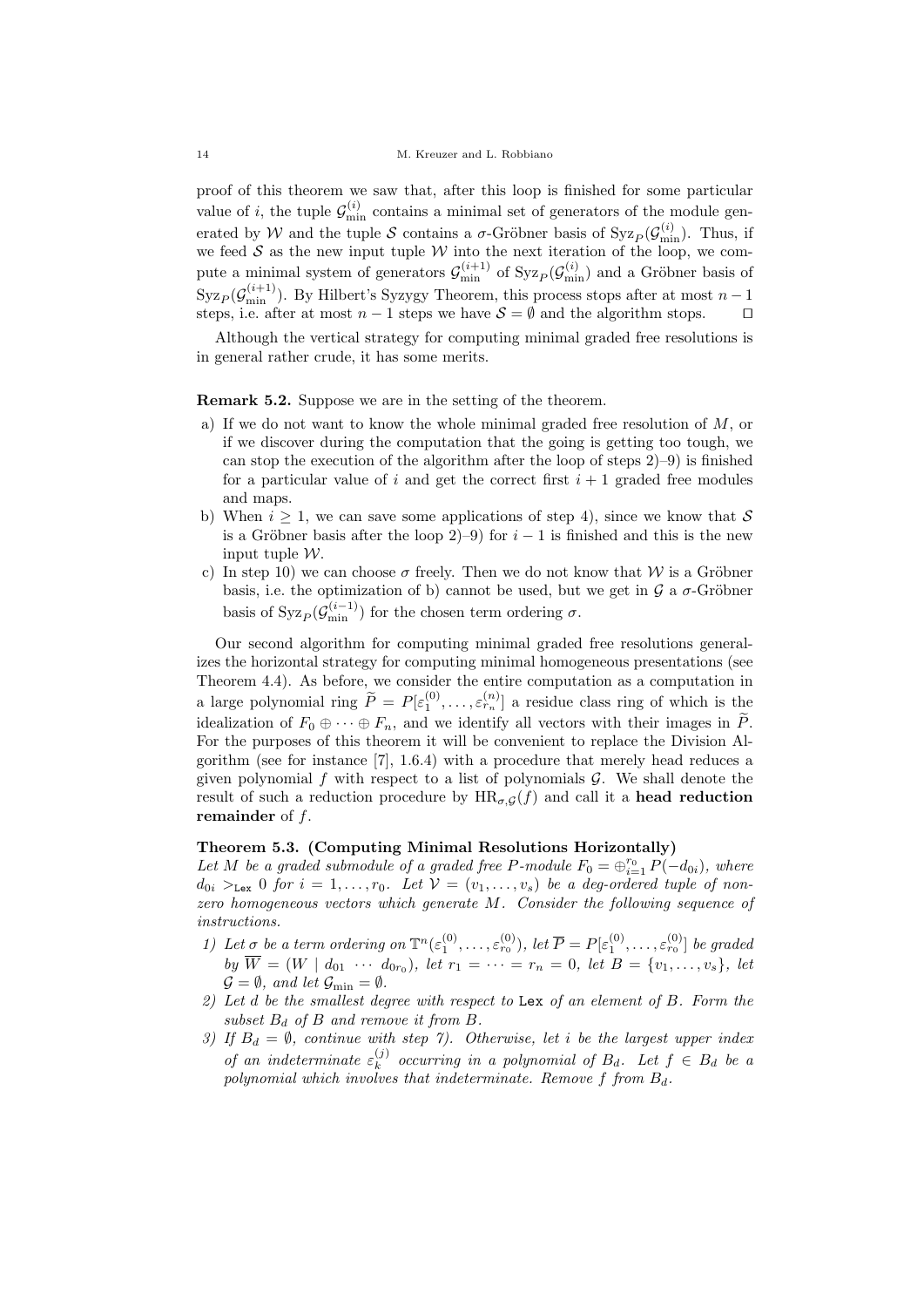- 4) Compute  $f' = \text{HR}_{\sigma, \mathcal{G}}(f)$ . If one of the indeterminates  $\varepsilon_1^{(i-1)}, \ldots, \varepsilon_{r_{i-1}}^{(i-1)}$  occurs in  $f'$ , append  $f'$  to  $G$ , append to  $B$  all S-polynomials of  $f'$  and a polynomial  $g$ in G such that  $LT_{\sigma}(f')$  and  $LT_{\sigma}(g)$  involve the same indeterminate  $\varepsilon_j^{(i-1)}$ , and continue with step 3).
- 5) If none of the indeterminates  $\{\varepsilon_1^{(i)},\ldots,\varepsilon_{r_i}^{(i)}\}$  occurs in  $f'$ , continue with step 3).
- 6) Increase  $r_{i+1}$  by one. Adjoin a new indeterminate  $\varepsilon_{r_{i+1}}^{(i+1)}$  to  $\overline{P}$  and extend the grading to this new ring by defining  $\deg_{\overline{W}}(\varepsilon_{r_{i+1}}^{(i+1)}) = d$ . Extend the term ordering  $\sigma$  to the new ring in such a way that the extension is an elimination ordering for  $\{\varepsilon_1^{(0)}, \ldots, \varepsilon_{r_i}^{(i)}\}$ . Compute the polynomial

$$
\overline{f} = f'(x_1, \dots, x_n, \varepsilon_1^{(i)}, \dots, \varepsilon_{r_i}^{(i)}, 0, \dots, 0)
$$

Append  $g = \overline{f} - \varepsilon_{r_{i+1}}^{(i+1)}$  to  $\mathcal G$  and  $\overline{f}$  to  $\mathcal G_{\min}$ . For all  $h \in B$  such that  $LT_{\sigma}(g)$ and  $LT_{\sigma}(h)$  involve the same indeterminate  $\varepsilon_j^{(i)}$ , compute the S-polynomial of g and h and append it to B. Then continue with step 3).

7) If  $B = \emptyset$ , return the tuple  $\mathcal{G}_{\text{min}}$  and stop. Otherwise, continue with step 2).

This is an algorithm which computes a deg-ordered tuple  $\mathcal{G}_{\text{min}}$  of homogeneous polynomials in  $\overline{P} = P[\varepsilon_1^{(0)}, \ldots, \varepsilon_{r_0}^{(0)}, \ldots, \varepsilon_1^{(\ell)}, \ldots, \varepsilon_{r_\ell}^{(\ell)}]$  such that the homogeneous maps of graded free P-modules  $\varphi_i : F_i \longrightarrow F_{i-1}$  defined by the elements of  $\mathcal{G} \cap$  $P[\varepsilon^{(i)}_1,\ldots,\varepsilon^{(i)}_{r_i}]$  yield a minimal graded free resolution

 $0 \longrightarrow F_{\ell} \stackrel{\varphi_{\ell}}{\longrightarrow} F_{\ell-1} \stackrel{\varphi_{\ell-1}}{\longrightarrow} \cdots \stackrel{\varphi_3}{\longrightarrow} F_2 \stackrel{\varphi_2}{\longrightarrow} F_1 \stackrel{\varphi_1}{\longrightarrow} M \longrightarrow 0$ 

Proof. First we prove that the procedure is well-defined, i.e. that all instructions can be executed. For this purpose it suffices to show the following claim: For a polynomial f which is contained in B or in  $\mathcal G$  at some point during the computation, there exists a number  $i \geq 0$  such that f is of the shape

$$
f = a_1 \varepsilon_1^{(i)} + \cdots + a_{r_i} \varepsilon_{r_i}^{(i)} + b_1 \varepsilon_1^{(i+1)} + \cdots + b_{r_{i+1}} \varepsilon_{r_{i+1}}^{(i+1)}
$$

with  $a_j, b_k \in P$ . This is clearly the case at the outset when  $v_1, \ldots, v_s$  involve only the indeterminates  $\varepsilon_1^{(0)}, \ldots, \varepsilon_{r_0}^{(0)}$ . Later B and G are enlarged only in steps 4) and 6).

When  $f' = \text{HR}_{\sigma, \mathcal{G}}(f)$  is appended to  $\mathcal{G}$  in step 4), the element  $f \in B$  has been head reduced using only elements of the shape shown above. Thus also  $f'$  has this shape. When  $g = \overline{f'} - \varepsilon_{r_{i+1}}^{(i+1)}$  is appended to G in step 6), the element  $f'$ involves only indeterminates  $\varepsilon_k^{(j)}$  with upper index  $j \in \{i, i+1\}$ . Consequently, the polynomial  $\overline{f'} = f'(x_1, \ldots, x_n, \varepsilon_1^{(i)}, \ldots, \varepsilon_{r_i}^{(i)}, 0, \ldots, 0)$  involves only indeterminates  $\varepsilon_k^{(j)}$  with upper index  $j = i$ , and so g has the claimed shape. When B is enlarged  $\hat{m}$  step 4) or 6), the new elements are S-polynomials of polynomials of the claimed shape. By the construction of  $\sigma$ , the leading term of a polynomial involves one of the indeterminates  $\varepsilon_k^{(j)}$  with the smaller of the two upper indices. Since both leading terms are required to involve the same indeterminate  $\varepsilon_k^{(j)}$  $\mathbf{k}^{(j)}$ , it follows that the S-polynomials appended to B have the claimed shape, and the claim is proved.

Now we turn to proving finiteness and correctness of the procedure. The procedure stops when  $B$  becomes empty. New S-polynomials are appended to  $B$  in step 4) or 6) only if a new element is appended to  $\mathcal G$  in the same step. The new element of  $\mathcal G$  has a leading term which is not contained in the ideal generated by  $LT_{\sigma}(\mathcal{G})$ . Hence finiteness will follow if we can show that only finitely many new indeterminates  $\varepsilon_{r_{i+1}}^{(i+1)}$  are introduced in step 6).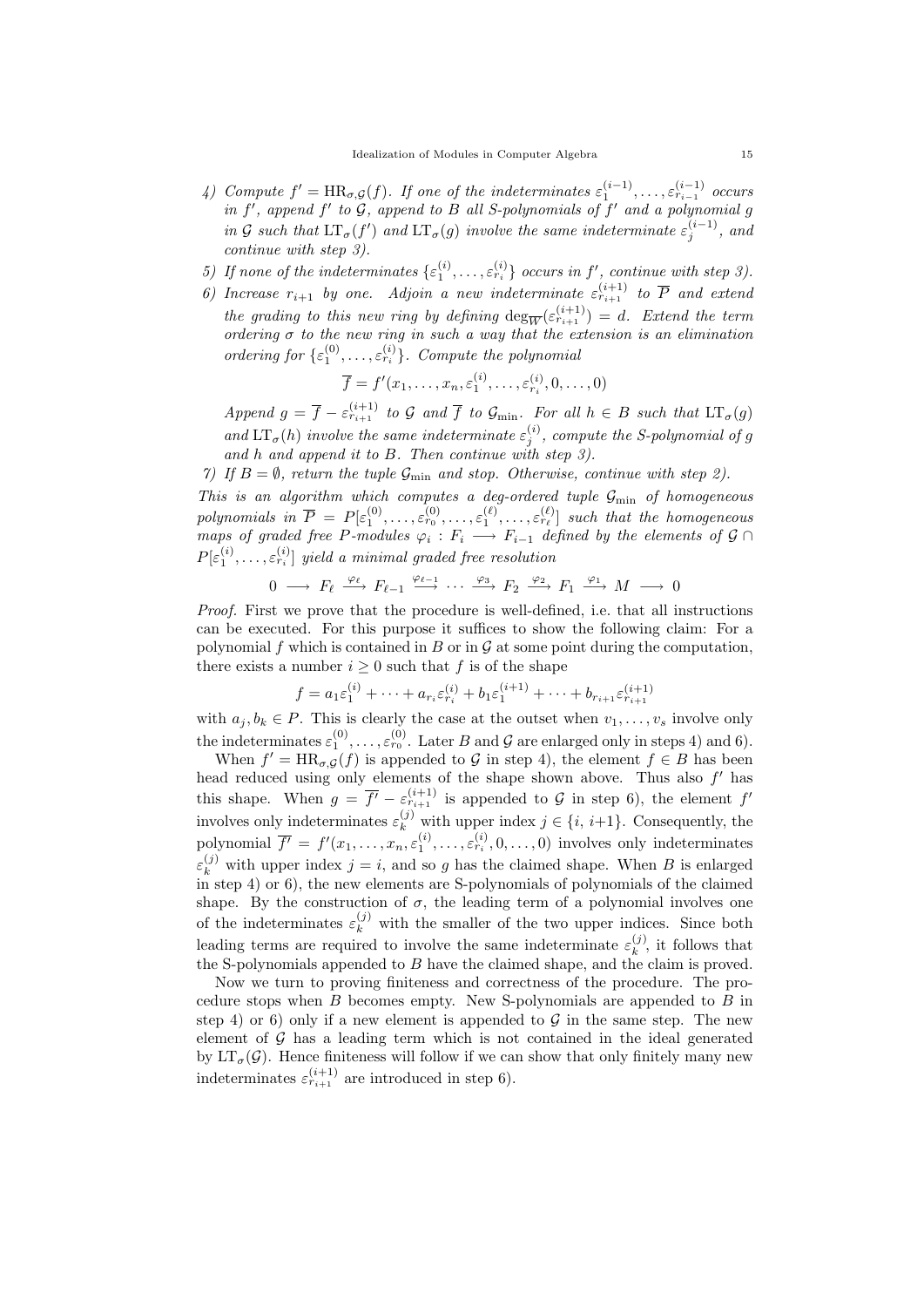To prove this and the correctness of the algorithm, it is sufficient to prove the following claim by induction on i: After finitely many steps, all elements  $f \in B$ involving indeterminates  $\varepsilon_k^{(i)}$  with upper index i have been treated, and at that point the tuple  $\mathcal{G}_i = \mathcal{G}_{\min} \cap P[\varepsilon_1^{(i)}, \ldots, \varepsilon_{r_i}^{(i)}]$  is a minimal system of generators of Syz $(\mathcal{G}_{i-1})$ . To this end, we set  $\varepsilon_k^{(j)}$  $\lambda_k^{(j)} \mapsto 0$  for  $j > i$  everywhere and show that the resulting algorithm reduced to the horizontal strategy for computing minimal homogeneous presentations (see Theorem 4.4). The choice of  $f$  in step 3) ensures that S-polynomials involving only the indeterminates  $\varepsilon_1^{(i)}, \ldots, \varepsilon_{r_i}^{(i)}$  are treated first. This corresponds to doing the loop in steps  $3 - 5$ ) before the loops in steps  $6 - 9$ and  $10 - 12$  in Theorem 4.4. The fact that we replaced the normal remainder computation by a head reduction remainder does not affect the correctness of the algorithm by Remark 2.5.6.a. The elements  $f \in B$  which produce an  $f'$  appended to G in step 4) correspond to the pairs treated in steps  $6$  – 9) in Theorem 4.4. The elements  $f'$  discarded by step 5) correspond to the vectors  $v'$  discarded in step 11) in Theorem 4.4. Finally, step 6) corresponds to step 12) in Theorem 4.4. Altogether, it follows inductively from Theorem 4.4 that the algorithm is correct. By Hilbert's Syzygy Theorem, the tuple  $\mathcal{G}_{\text{min}}$  is finite and the computation stops after finitely many steps.  $\Box$ 

The preceding algorithm admits several further optimizations.

Remark 5.4. Suppose that we are in the setting of the theorem.

- a) In view of the checks preformed in steps 4) and 5), it suffices that the procedure  $HR_{\sigma,\mathcal{G}}(f)$  stops when all indeterminates  $\varepsilon_k^{(i-1)}$  $\mathcal{E}_k^{(i-1)}, \mathcal{E}_\ell^{(i)}$  $\ell^{(i)}$  are eliminated from f.
- b) Let  $W$  be a matrix of non-negative integers. Then the head reduction procedure can be further optimized by noting that a polynomial  $f$  can be head reduced by  $g \in \mathcal{G}$  only if  $\deg_{\overline{W}}(f)$  is componentwise larger than or equal to  $\deg_{\overline{W}}$ . For instance, a homogeneous polynomial  $f$  of degree  $\binom{4}{3}$  cannot be reduced by a homogeneous polynomial of degree  $\binom{3}{4}$ . This observation restricts the set of possible reductors in  $\mathcal{G}$ .

Aside from the simplicity of the formulation of the algorithm described in Theorem 4.4 (it requires merely seven steps!), it offers ample possibilities for introducing optimizations. For instance, the optimizations provided by M. Caboara and the authors in [4] can be used without difficulty. Although extensive practical tests are still lacking, the authors expect that this algorithm will provide a valuable tool for actual implementations.

Acknowledgements: With great pleasure we acknowledge the kind hospitality and the cordial atmosphere during the NATO workshop in Chisinau/Moldavia. We thank the organizers of this workshop for the superb job they have done. The reseach reported in this paper was partially supported by GNSAGA (Italy) and Genova University.

## **REFERENCES**

- [1] J. Apel, A relationship between Gröbner bases of ideals and vector modules of G-algebras, In: Proc. Int. Conf. Novosibirsk 1989, Contemp. Math. 131, Amer. Math. Soc., Providence 1992, pp. 195–204.
- [2] A. Capani, G. De Dominicis, G. Niesi and L. Robbiano, Computing minimal resolutions, J. Pure Appl. Alg. 117-118 (1997), 105–117.